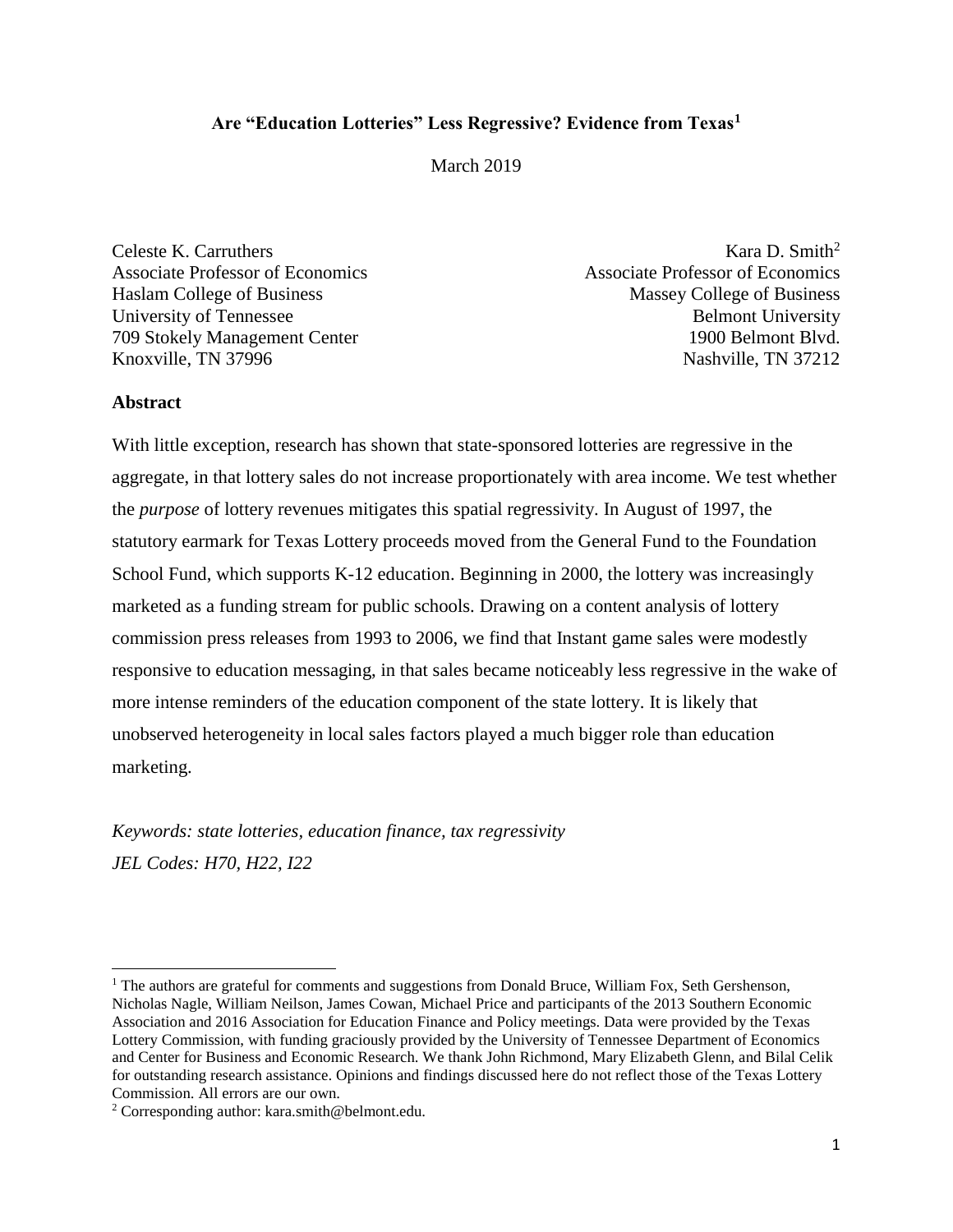### **I. INTRODUCTION**

Since the first modern state-sponsored lottery was instituted in New Hampshire in 1964, lotteries have proliferated to 42 states and the District of Colombia. With little exception, research has shown that these lotteries are a highly regressive form of public revenue generation, in that purchases do not increase proportionate to individual or aggregate income.<sup>3</sup> Aggregate regressivity is mutable, however, and attenuated with larger jackpots and more expensive instant ("scratch-off") games. <sup>4</sup> The *use* of lottery revenues may matter as well. Landry and Price (2007) find that demand for lottery tickets rises when revenues are earmarked for education. They also find that casino gambling does not substitute for lottery play in states that earmark lottery proceeds for education. This suggests that the education earmark makes a substantive difference in the population of lottery players. Recent work has shown that this difference may be correlated with income. In Tennessee, lottery revenues are predominantly directed toward instate college scholarships, and Mitchell (2011) shows that instant sales are increasing in the number of local students who are awarded lottery-funded scholarships. This suggests that a sense of targeted altruism among higher-income players may offset some part of disproportionate lottery spending by lower-income players. Or in the aggregate, that earmarks for public goods may shift lottery sales toward higher income areas. Can earmarks for lottery revenues mitigate their inherent regressivity? We address this question by exploiting changes in the structure and marketing of the Texas lottery.

 $\overline{a}$ 

<sup>3</sup> Spiro (1974), Brinner and Clotfelter (1975), Clotfelter (1979), Clotfelter and Cook (1987), Mikesell (1989), Burns et al. (1990), Brown et al. (1992), Herring and Bledsoe (1994), Jackson (1994), Hansen (1995), Langenderfer (1996), Miyazaki et al. (1996), Miyazaki et al. (1998), Price and Novak (1999), Hansen et al. (2000), Oster (2004), Coughlin and Garrett (2009)

<sup>4</sup> Oster (2004), Ghent and Grant (2010), Garrett (2011)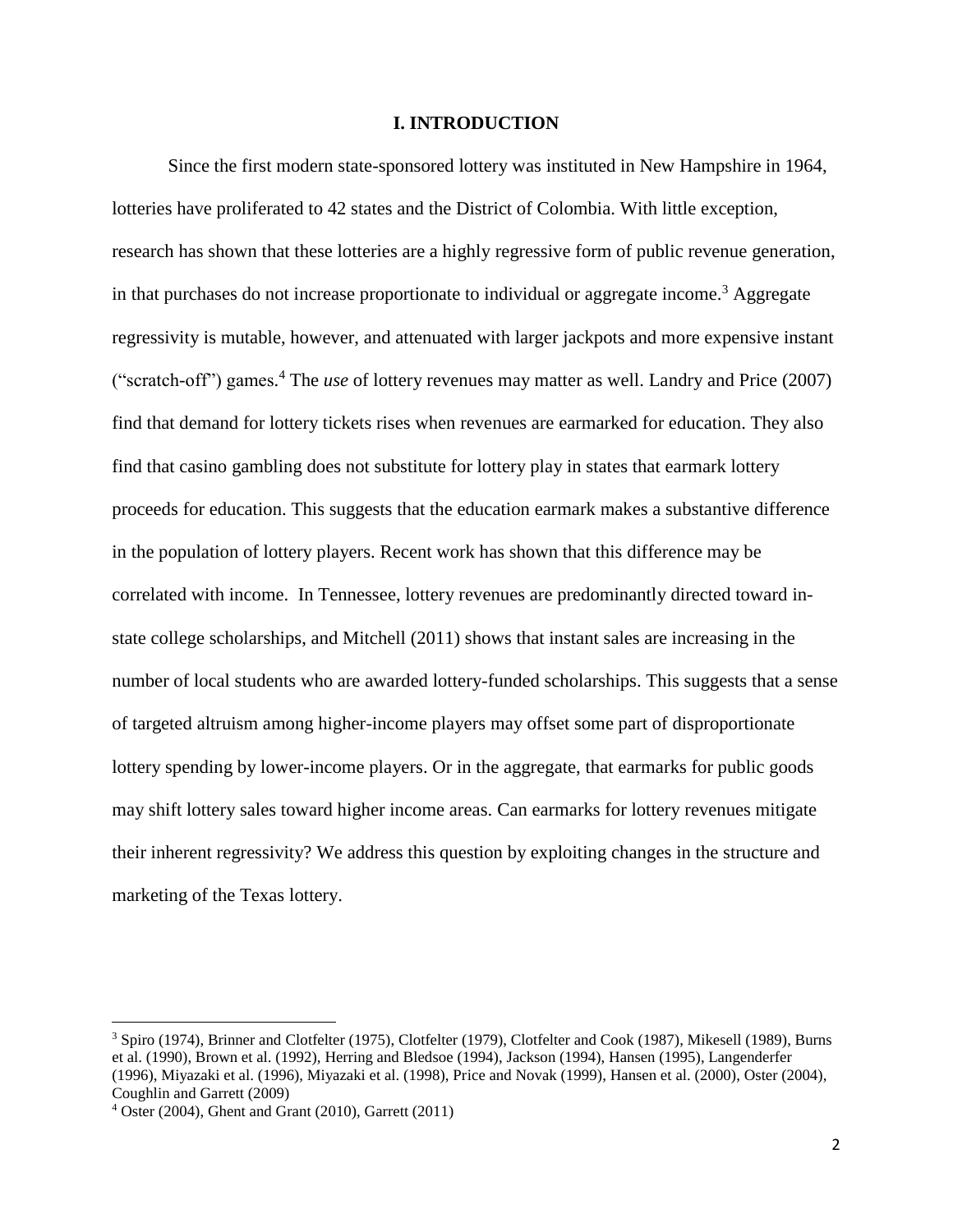Texas lottery tickets were first sold in 1992, with all sales going to the state's General Fund. In August of 1997, state lawmakers approved a bill to dedicate lottery revenues to K-12 education via the Foundation School Fund (FSF), but the flow of lottery revenues was diverted in name only. Legislators and the media were aware that shifting revenues from general spending to school spending would not necessarily increase resources available to local schools. On the contrary, overestimates of projected lottery revenues could expose school budgets to significant losses, as had been the case in other states with earmarked lottery revenues (Guerra 1997). In late 1997, the Texas Lottery Commission considered an effort to increase sales by re-branding the lottery as a boon for local schools, but concluded that doing so would be insincere. Alluding to the fungible nature of state finance, one representative remarked that "[d]edicating the lottery didn't mean one nickel more for education." <sup>5</sup> By mid-2000, however, the lottery changed course and increasingly emphasized its education outlays. For instance, the Texas Lottery Commission added a crawling text box to its website announcing how much had been contributed to the Foundation School Fund (more than \$3 billion as of September 2000).

Additional evidence of a lottery messaging shift is found in Figure 1. We obtained 2,070 Texas Lottery Commission press releases from the years 1993 – 2006 and rated the potency of the official education message in two ways. First, a content analysis counted the frequency of terms related to education and public schools in each press release.<sup>6</sup> At the median, there were 10 press releases per month and just one instance of a word related to education over the course of the month.<sup>7</sup> The top panel of Figure 1 clearly illustrates that this objective measure of the

 $<sup>5</sup>$  R. Junell qtd. in Herman (1997)</sup>

<sup>6</sup> Education terms included the following: education (and branches such as "educational"), school, teacher, enrollment, classroom, professor, Commissioner of Education, schoolchildren, Foundation School Fund, FSF, and Texas Education Agency.

<sup>&</sup>lt;sup>7</sup> The modal press release noted a new jackpot winner and the retailer who sold the winning ticket. The volume of press releases exhibited little variance after a brief spike in 1994. Note that all specifications control for the number of press releases issued each month.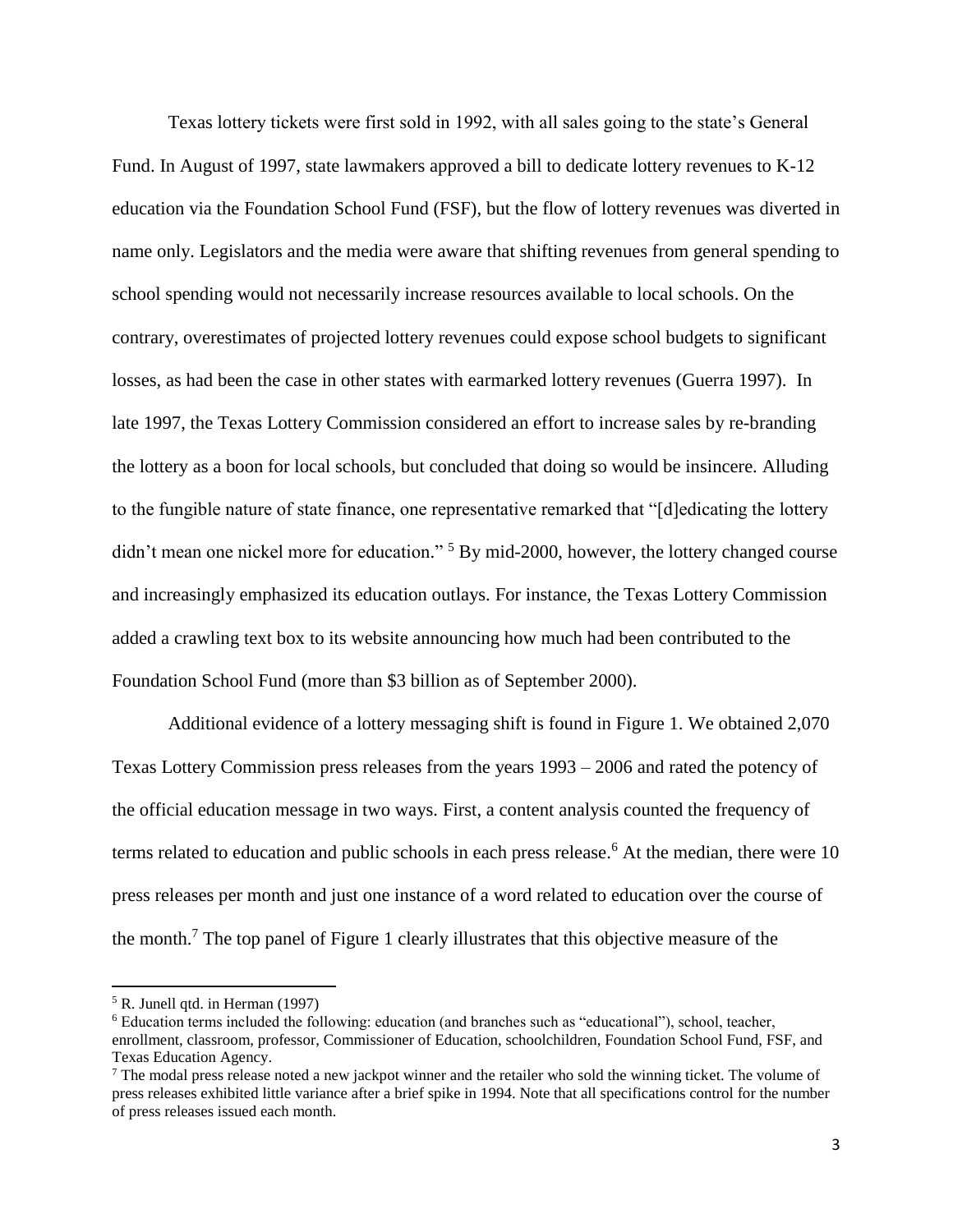education message was modest before, during, and immediately after lottery revenues were shifted from the General Fund to the FSF. Beginning in early 2000, shortly before the Commission's official website was updated to draw attention to education outlays, the text count of education terms began to grow, peaking at 42 terms in October 2004. This rise in our objective measure of the lottery's education marketing coincides with a similar spike in a more subjective measure depicted in the bottom panel of Figure 1. Each press release was rated  $0 - 4$ in terms of how much it discussed the lottery's role in funding public schools. The bottom panel of Figure 1 plots the time path of the monthly sum of these ratings. The median monthly rating (summed over all press releases in that month) was zero, and the maximum was 9. A sharp shift in subjective education messaging can be pinpointed to the first quarter of the year 2000.

We utilize annual county-level sales data for Lotto Texas and Instant games alongside year by year variance in the objective measure of the lottery's education marketing to estimate whether the *purpose* of lottery sales works against the inherent tendency for lower income areas to contribute relatively more to sales. Results suggest that this may be the case, although to a very small degree and only for Instant game sales. An incremental increase in the lottery's education marketing – as proxied by more education terms in official press releases – is followed by a statistically significant rise in the income gradient with respect to sales. And yet, the education message would have to be an order of magnitude more potent than its peak value in order for the lottery to be conditionally progressive. The interactive effect of income and education marketing does not appear to vary by area racial profiles, educational attainment, or religiosity, nor does the effect of education marketing on total sales vary by these local characteristics. News media attention directed at the lottery, and in particular, the sentiment of news on the lottery, has a complicated relationship with sales. News reports on the lottery tend to

4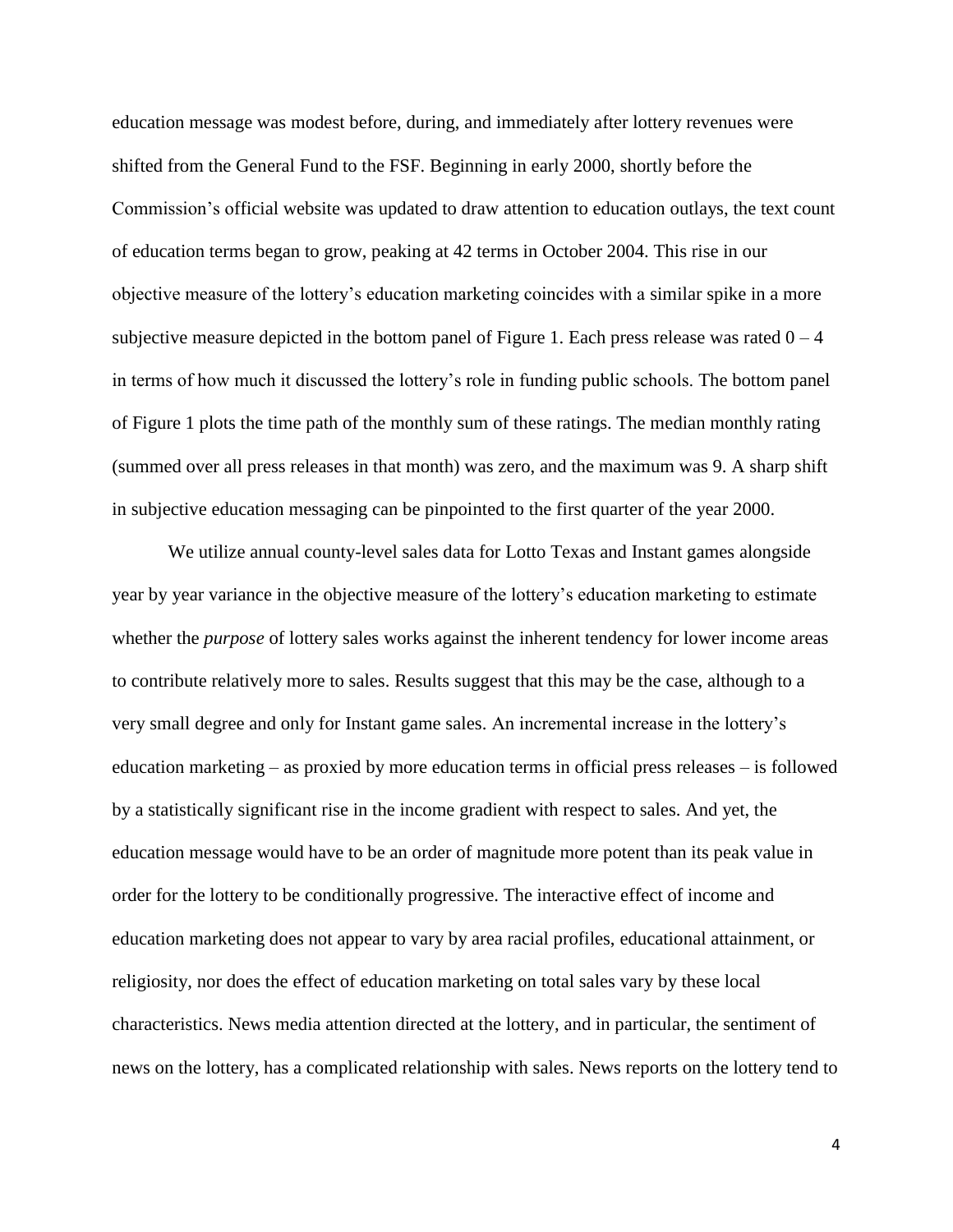lower overall sales, exacerbate aggregate regressivity, and offset the education component of the Lottery Commission's official message. Results are sensitive to the inclusion of controls for county fixed effects and time trends, suggesting that unobserved spatial heterogeneity (both fixed and time-varying) is shaping the income gradient to a much greater degree than statewide marketing efforts. We conclude that while education marketing may shift some sales toward more affluent counties, the effect is small and dominated by heterogeneous unobserved factors.

### **II. CONCEPTUAL FRAMEWORK**

Although a lottery is not a conventional form of taxation, it does impose an implicit tax, in expectation, on players. A fixed portion of the cost of a lottery ticket is state revenue. Viewed in this way, the lottery tax is in fact very high relative to the expected prize (often 50% or more). For instance, in fiscal year 2010, the Texas Lottery Commission transferred \$989.14 million to the state for its lottery-funded education programs while awarding \$2.3 billion in prizes. This implies an average tax rate of 43.3%.<sup>8</sup> Abundant research, effectively summarized by Grote and Matheson (2011), has shown that lottery play and lottery sales increase at a rate of less than onefor-one with income, effectively making state lotteries a highly regressive source of public funds.

To be clear, much of this vein of the research literature tests for an aggregate sales response to variation in area income, measured at the county or perhaps zip code level. Point estimates are best interpreted as aggregate sales-to-income gradients and not stand-ins for individual income elasticities. Garrett (2016) outlines the ecological fault lines in the assumption that aggregate income gradients speak for individual income elasticities. Nevertheless, the aggregate response has important policy implications and is more readily attainable than the individual income elasticity.

<sup>8</sup> Texas Lottery 2010 Annual Report.

http://www.txlottery.org/export/sites/lottery/Documents/Audited\_AFR\_FY\_2010\_-\_FINAL.pdf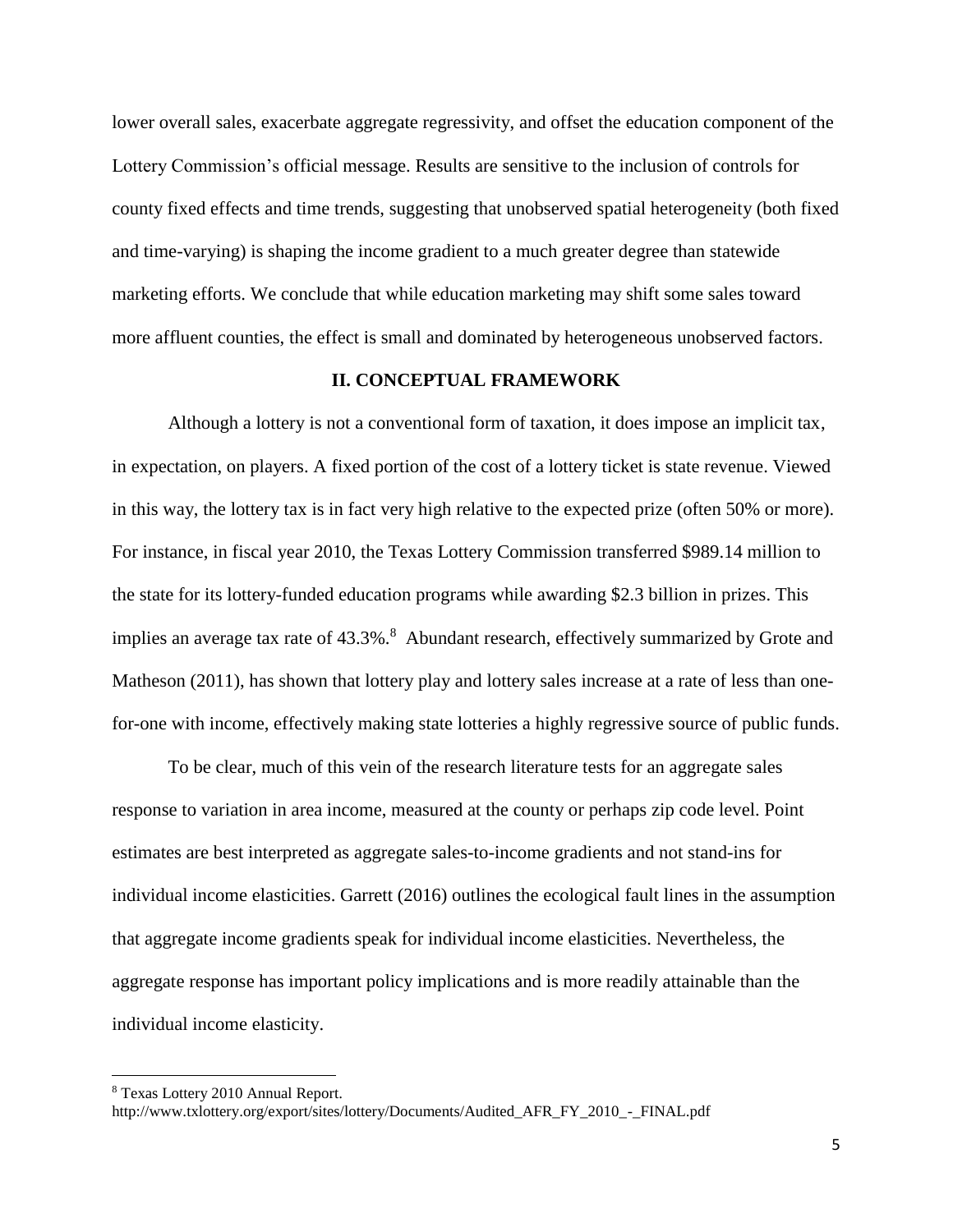A retrospective analysis of prior research is suggestive that heterogeneity in earmarks may be driving some of the variation in reported income elasticities. Mikesell (1989), for instance, noted that Illinois defied the conventional wisdom that lotteries are a highly regressive form of taxation, finding near-proportionality. However, there is no discussion of the Illinois lottery's earmark for education, which may be a salient oversight. Hansen, Miyazaki and Sprott (2000), in an investigation of five states' lottery programs, find marginally less regressivity in states that earmarked for education than general fund states. Finally, Garrett (2012) estimates a much lower elasticity for Texas Instant games *after* the earmark than do Price and Novak (1999) using data from the Texas Lottery's years as a general fund revenue stream.

Once we cast a lottery purchase as a voluntary tax or contribution to public coffers, it is straightforward to posit the idea that lottery play is an impure public good, producing private consumption as well as the public good. Players gain utility from consuming a lottery ticket or instant game as well as from the "warm glow" of supporting primary and secondary education. Kotchen (2006) offers a model for so-called "green market" goods which provide both consumption and public services. Within this framework, consumers may be independently motivated by the private benefit and social services of goods, but hybrid goods exhibiting both features can change consumers' contribution behavior, sometimes sub-optimally.

Lottery purchases are distinct from other tax-generating purchases such as consumer goods, groceries, or real property for a number of reasons. First, the purchase of lottery goods is entirely substitutable or avoidable. Andreoni (1990) and Ottoni-Wilhelm, et al. (2017) demonstrate that as a result of the warm glow effect, impure altruists are not indifferent between donating voluntarily to a cause and contributing through compulsory taxes. While the tax on lottery purchases is compulsory, the purchase itself is entirely voluntary. Second, the sales tax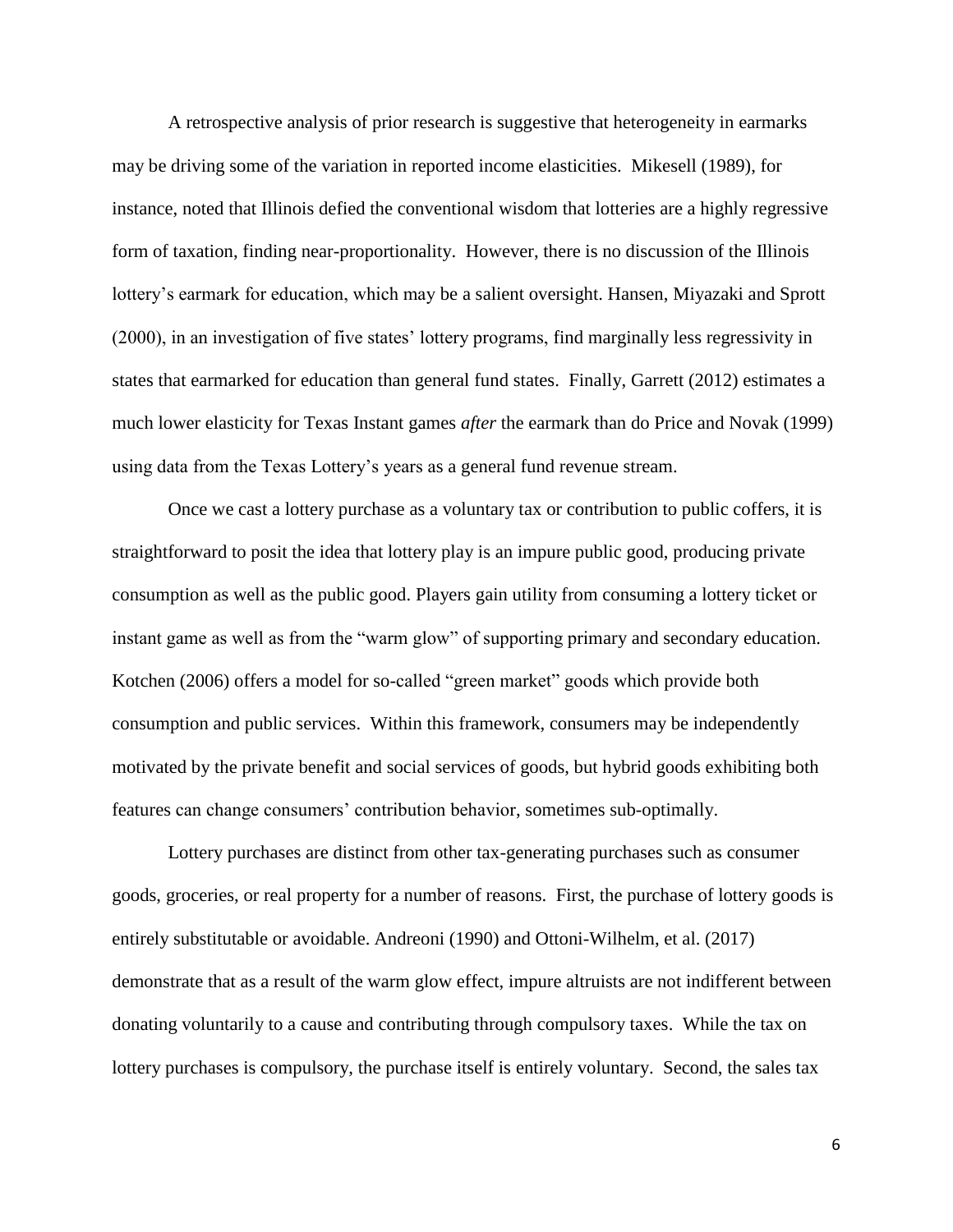on consumer purchases in Texas ranges from 6.25 to 8.25%<sup>9</sup>, whereas the implicit sales tax on a lottery purchase may exceed 40% (authors' calculations). This substantial difference renders the consumer contribution to the public good and subsequent warm glow a more significant consideration.

Morgan (2000) frames lotteries as a means of overcoming the free rider problem in the provision of public goods and demonstrates that additive public and private benefits motivate contributions even among risk-neutral, non-altruistic individuals. That is, individuals may rationally purchase a lottery ticket at a price greater than the expected prize value.

To the question at hand, in order for an education lottery to be less regressive in the aggregate than a generic public lottery it must attract more higher-income purchasers at either the extensive or intensive margin. This result is premised on the idea – as yet, untested – that higherincome purchasers view an earmarked lottery as a fundraiser for schools, and that the bundled gameplay is more attractive or more convenient than making direct donations. In the framework of Kotchen's (2006) model of green markets and impure altruism, perhaps higher-income players are more apt to view lottery purchases and school funding as complements. Another necessary condition is that consumers view education lotteries as non-fungible, or at least as imperfect substitutes for other public sector resources. This notion has merit: Jones (2015) finds that the introduction of an education lottery crowds out private giving to education organizations. In a series of experiments, Lange, List, and Price (2007) demonstrate that the dual nature of lottery ticket benefits induces more participation. Mitchell (2011) finds that purchases of Tennessee lottery instant tickets, which funds scholarships for Tennessee high school graduates, are higher in counties where more students receive scholarships. *A priori*, therefore, we would expect an

<sup>9</sup> https://comptroller.texas.gov/taxes/sales/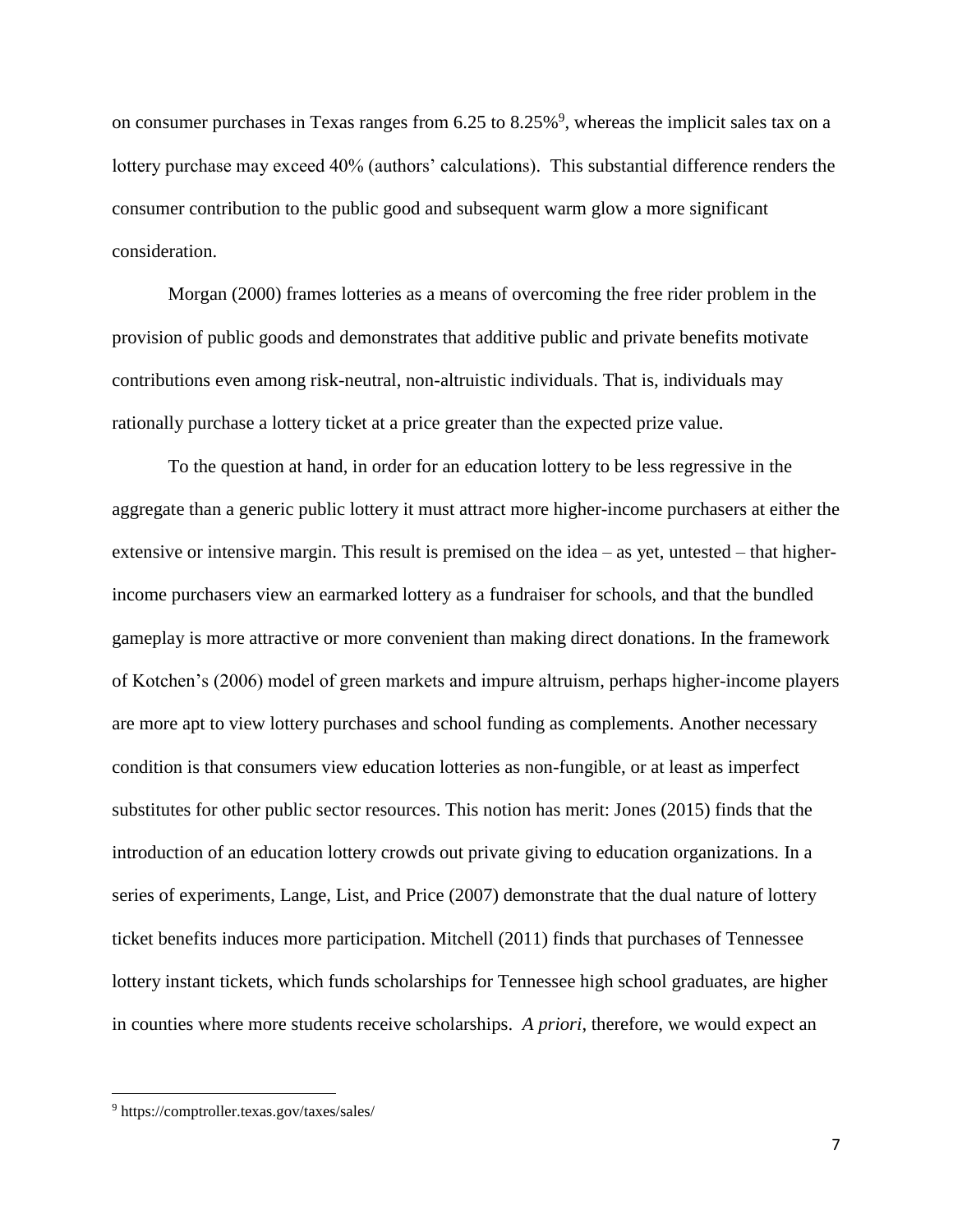education lottery to have a more progressive income gradient. This need not be the case, however, and we acknowledge that the theoretical underpinnings are ambiguous. We cannot rule out the idea that lower-income buyers exhibit more impure altruism toward public schools, or that buyers of all income levels view the public portion of lottery proceeds as equivalent to their involuntary taxes and direct donations.

#### **III. DATA**

The Texas Lottery Commission provided sales data for Lotto Texas, a jackpot game limited to Texas purchasers, as well as summative instant games for each zip code and each month from January 1993 through December 2006. They also provided the advertised prize level for every Lotto Texas drawing between 1993 and 2006. There are two drawings each week. For the purpose of this analysis, an annual average of the advertised prize is calculated along with its square.<sup>10</sup> Table 1 lists summary statistics for lottery sales, text counts, and other county covariates. Households spent \$13.43 on instant scratch-off games per month, typically, and \$3.95 per month on Lotto Texas tickets.<sup>11</sup> The average advertised prize was \$1.5 million.

As Price and Novak (1999) note, instant games are far more regressive than Lotto Texas. Furthermore, jackpot game purchases are increasing in the size of the jackpot (Oster 2004). Considering the documented differences in purchase behavior between these two games, we analyze them separately.

The Texas Lottery Commission also provided all press releases from this time period. We analyze the textual content of the press releases to gain insight into systematic shifts in the lottery

 $\overline{a}$ 

<sup>&</sup>lt;sup>10</sup> Matheson and Grote (2004), among others, demonstrate that sales of jackpot games such as Lotto Texas rise exponentially with the size of the jackpot. Specifications to follow control for a quadratic function of the average jackpot prize.

<sup>&</sup>lt;sup>11</sup> Nominal lottery sales data, county-level median income, and average jackpot prizes are transformed to inflationadjusted year 2000 values using the Consumer Price Index.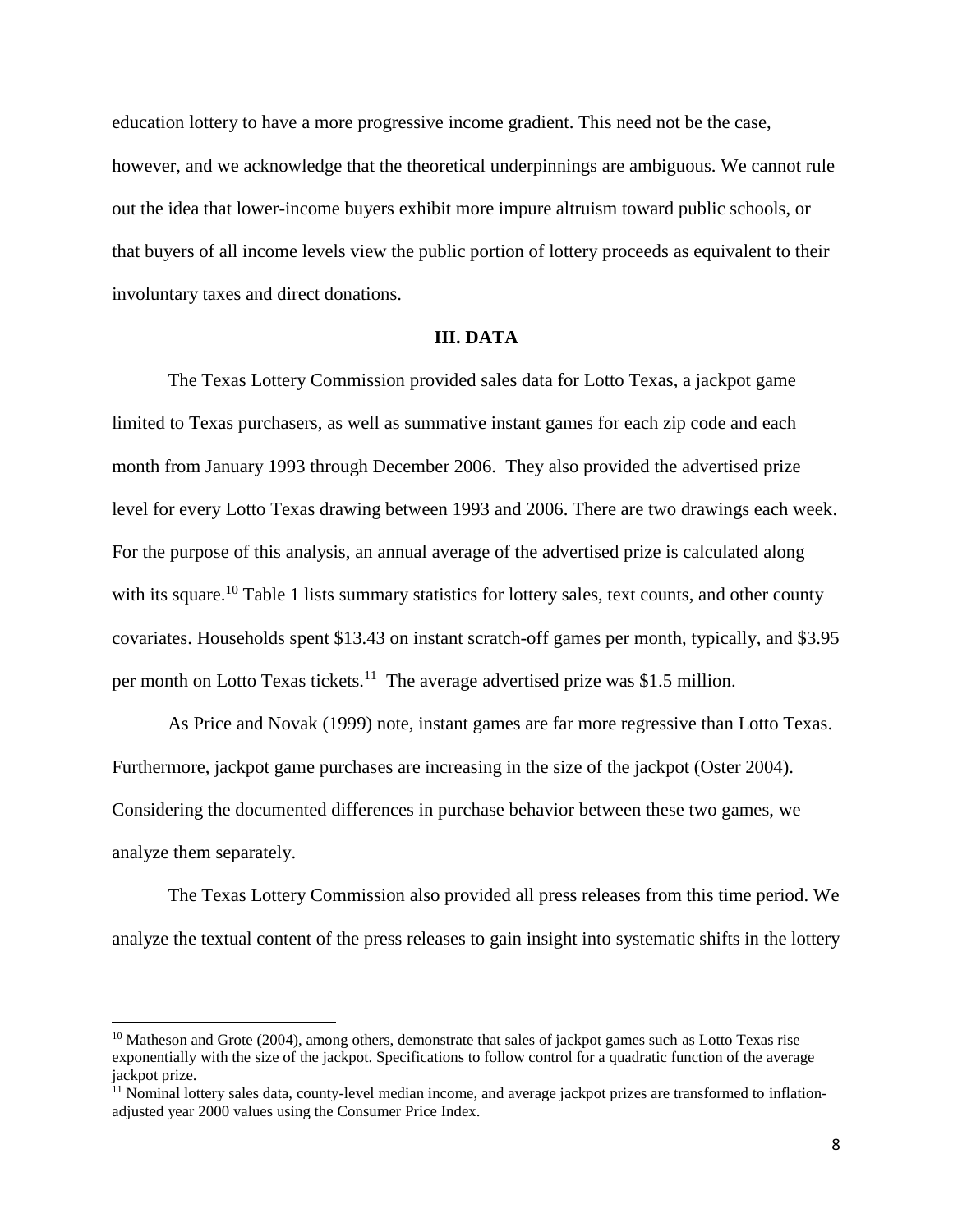corporation's messaging during this time period. Relative to other marketing materials, the standardized format of press releases lends itself to content analysis (Humphreys 2011). Although few potential lottery consumers read them, press releases are an important piece of any organization's broader marketing communications strategy (Belch et al. 2015). We note, for instance, that the uptick in the count of education words in Commission press releases took place at roughly the same time that an education ticker was added to the Commission website. Therefore, while we cannot observe every aspect of the Commission's marketing (such as instore displays, commercials, or billboards), we assume that intertemporal variation in the content of press releases co-moved with education messaging through these other channels. There were 12.39 press releases per month on average, with four out of 4,000 words, typically, related to education.<sup>12</sup> We use a count of education words per year (and, in more granular specifications, per month) as a proxy for the strength of the intended education message in lottery marketing.

In addition to an index of Commission messaging around education, our analysis incorporates a second measure of information about the lottery derived from the news media. To begin, we obtain a proxy for the Commission's overall presence in the local news media. We use Lexis Nexis and Newsbank archives for seven of the largest Texas newspapers to identify the number of times that the exact phrase "Texas Lottery" was published each year (and, in alternative specifications, each month) from  $1993 - 2006$  in a particular paper.<sup>13</sup> There were

 $12$  There are some notable patterns in the structure of press releases. Many releases, for instance, serve primarily to announce a winner and contain information such as when and where the winning ticket was purchased and, perhaps, a quote from the winner about how they plan to use the winnings. In early years of our panel, these releases are likely to contain no "education" words. In later years, consistent with the overall shift towards emphasizing the education ties of the lottery, a similar press release typically contains a statement on the funds raised for education during a particular time period. Our text count captures this shift in messaging, even though the overall number of education words remains relatively small.

<sup>&</sup>lt;sup>13</sup> The seven newspapers include: Austin American-Statesman, Corpus Christi Caller-Times, Dallas Morning News, El Paso Times, Houston Chronicle, Lubbock Avalanche-Journal, and San Antonio Express-News. "Lottery" was not case-sensitive in our search. Results are qualitatively equivalent under a narrower search for "Texas Lottery Commission" news.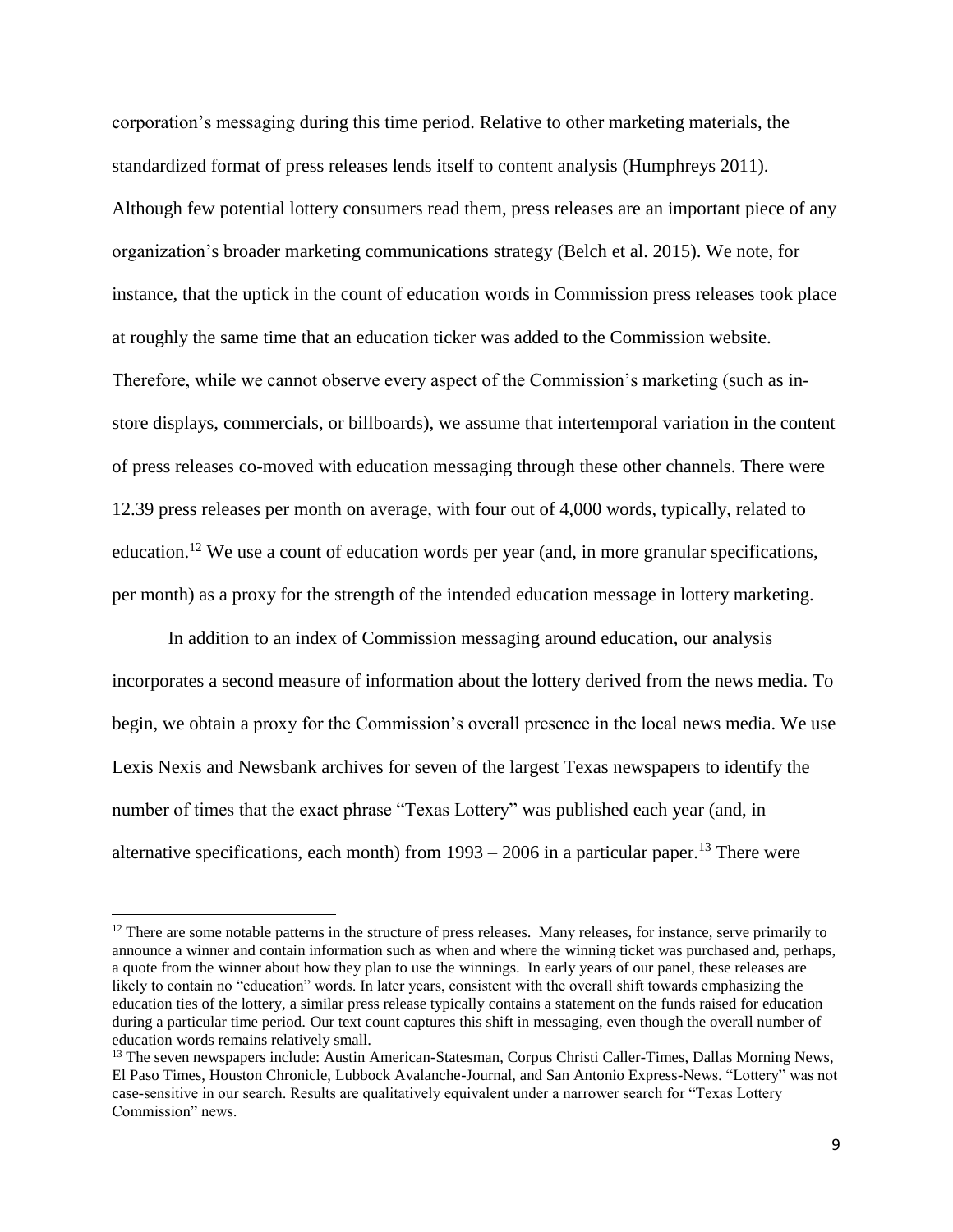6,395 editions with such pieces across these years and outlets, and many editions included multiple relevant articles. Then, for each year and each of the 252 counties in our analytical sample, we construct a weighted average of the hit count across all seven papers, with weights (1) rising with Euclidean proximity between a given county and a given newspaper's headquarters and (2) rising with that newspaper's state circulation share as of the year 2000.<sup>14</sup> We transform the weighted average to have mean zero and standard deviation equal to one by month. To get a sense of trends in news attention directed at the lottery, Figure 2 plots the time path of the normalized news score. We see that a wave of media attention closely preceded the earmark shift in 1997. This was not driven by anticipation of the earmark, but rather, by allegations of financial impropriety between the lottery's director and primary contractor (e.g., Kuempel 1997). A later burst of attention in 2005 was tied to inflated jackpot advertisements (Brooks 2005) and the nomination of former Commission head Harriet Miers to the United States Supreme Court (Mason 2005). Looking across time, the media score has a near-zero pairwise correlation with the education message proxy derived from press releases, suggesting that the Commission's formal communication channels have little give and take with realized media attention related to the lottery.

Figure 2 illustrates the volume of news attention over time, but results discussed below focus on the *sentiment* of media attention as a competitor to the Commission's generally positive press releases. We classify the prevailing sentiment of each news article as positive, negative, or neutral, further classifying articles relating to the 1996 and 2005 scandals in a separate category.

 $\overline{a}$ 

<sup>14</sup> For example, given county *c*, paper *j*, and month *m*, the weighted average hit count for "Texas Lottery" in the print press is computed as  $[1 - (d_{ci}/D_c)]^*(P_i/P)^*$ HIT<sub>im</sub>, where  $d_{ci}$  is the Euclidean distance in miles between county *c* and paper *j*'s headquarters,  $D_c$  is the maximum distance between county *c* and the seven papers' headquarters,  $P_i$  is paper *j*'s circulation as of the year 2000, *P* is total circulation across the seven papers, and *HITjm* is the number of times the phrase "Texas Lottery" appeared in paper *j* during month *m*.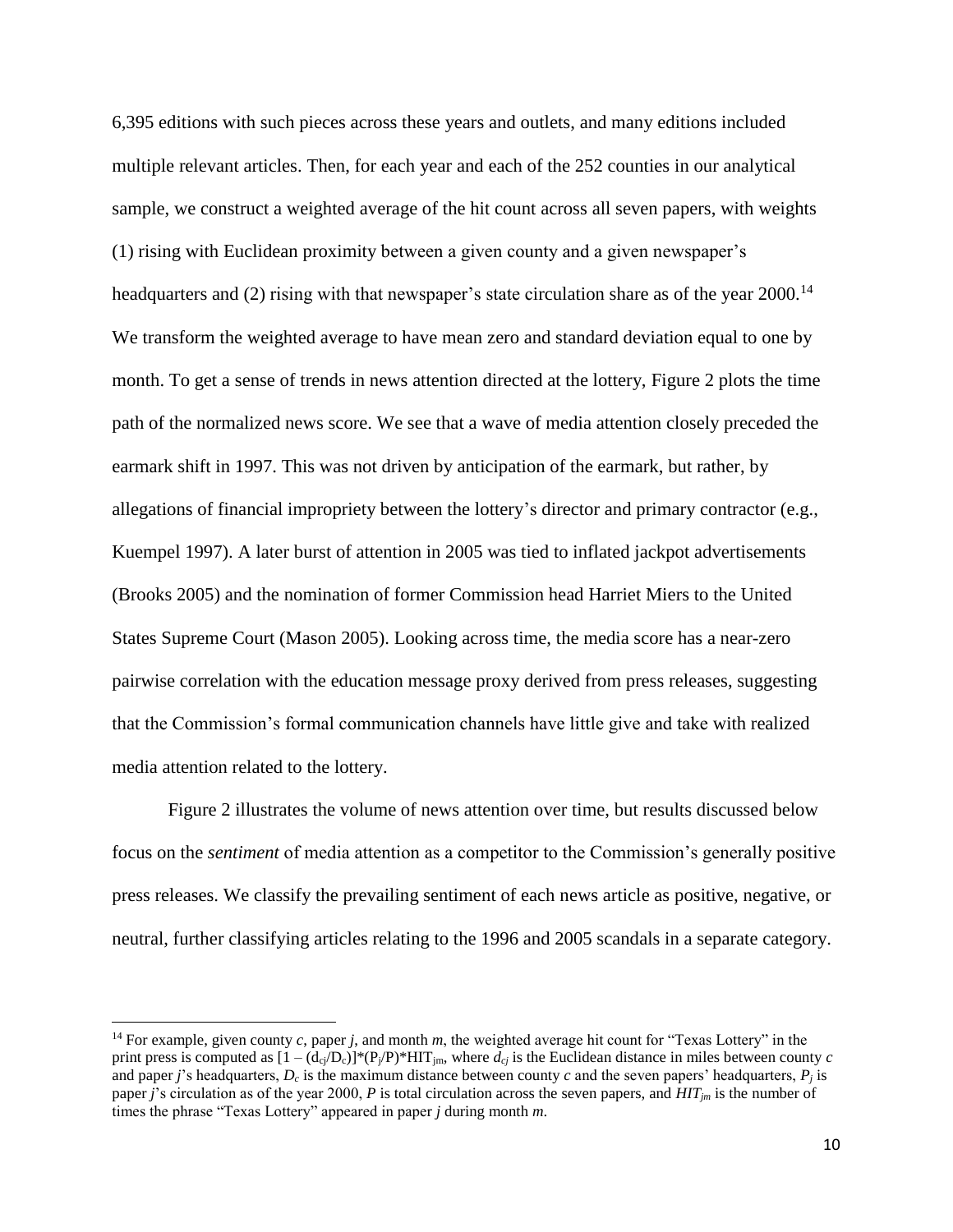We find that 71% of the sentiment expressed in media mentions is neutral, and just 13% is negative or reporting on Commission scandals. A modal media piece related to the lottery is one that names and sometimes interviews a local winner. Only 337 editions out of 6,395 even mention the education funding role of the lottery. <sup>15</sup> These observations underscore ambiguous *a priori* expectations for the effect of the news score on lottery sales and illustrate that the press is not necessarily a conduit for the Lottery Commission's marketing strategy. In specifications to follow, we combine quantity and sentiment measures of news hits into a subjective news score by summing coded sentiment across all articles in a given time (with negative articles coded as -1, neutral articles as 0, and positive articles as 1), once again applying distance and circulation weights for each county.

In order to accommodate tests of lottery sales as a function of a wide variety of covariates, we aggregate zip-level sales to 252 Texas counties, excluding two very small counties with missing data on lottery sales or income. County aggregation allows us to construct a panel of covariates which includes median household income, religiosity, and demographic profiles. Notes on data sources are included in Appendix Table 1. Intercensal values for population, race, and education are interpolated from the 1990, 2000, and 2010 censuses. Annual measures of counties' median household income are drawn from Small Area Income and Poverty Estimates. Unemployment is reported monthly by county by the Bureau of Labor Statistics. Looking again to Table 1, median household income typically amounted to \$33,515, and unemployment measured 5.74 percent. Although the use of aggregate demand models is well-established in the literature on lottery sales, Garrett (2016) notes that there are important limitations to the use of aggregate demand data to estimate income elasticities and gain insight

<sup>&</sup>lt;sup>15</sup> In fact, articles referencing the Texas Lottery were rarely in response to particular press releases.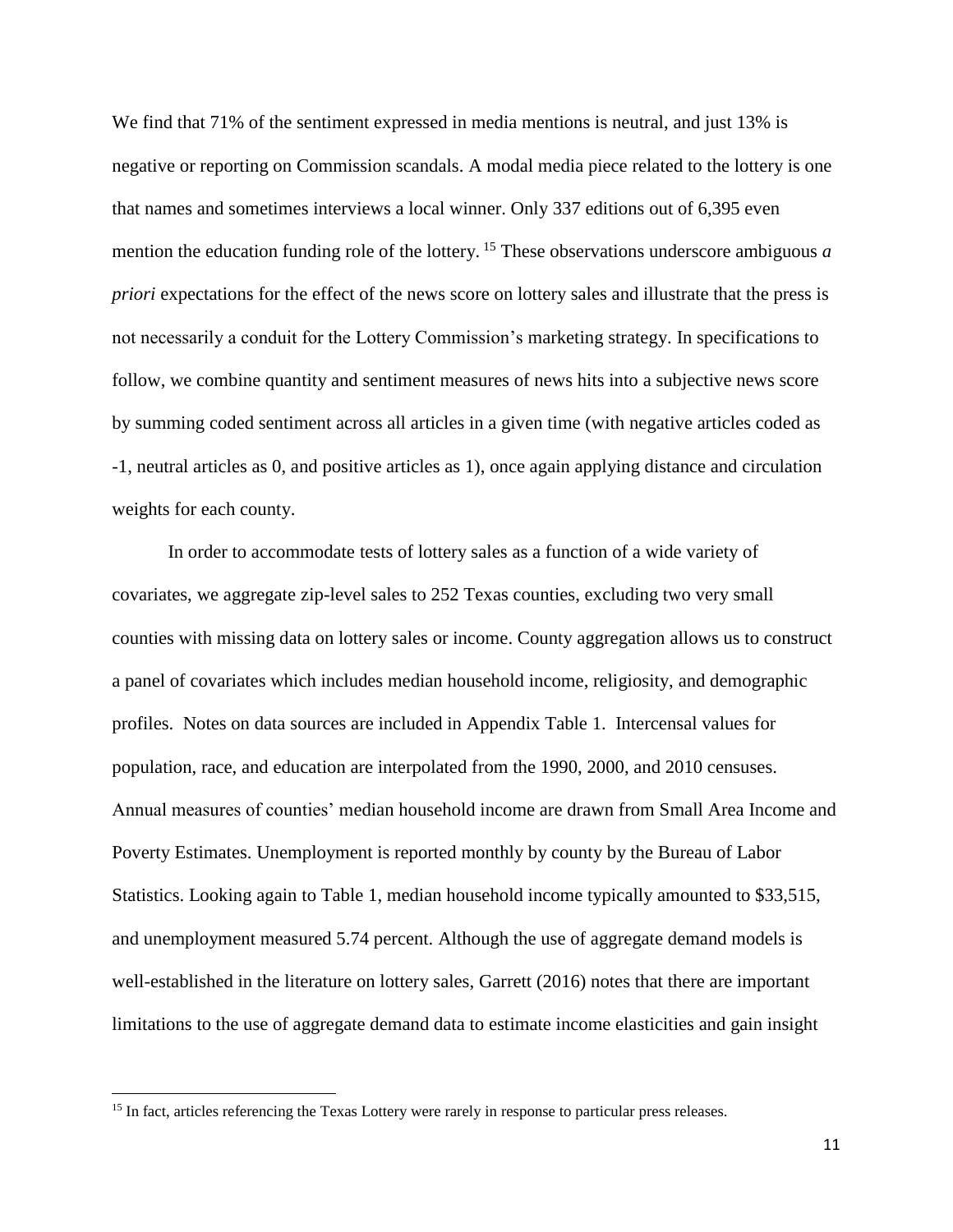on individual consumer behavior. In the absence of individual panel data with both lottery consumption and income information, however, county-level movements in sales will illustrate how the spatial sales-to-income gradient changes in the wake of "warmer" marketing.

We merge county-level sales, census, and labor data to survey data on religious adherence. The American Religion Data Archives executed a survey of religious activity in all U.S. counties for a single period of collection between 1999 and 2001.<sup>16</sup> We use these data to calculate the percentage of each county's population that adheres to evangelical Christianity (37.5 percent), which holds an unfavorable view of gambling and public lotteries (Ellison and McFarland 1975).

Following on the findings of Tosun and Skidmore (2004) and Ghent and Grant (2012) we control for the possibility of cross-state border shopping with indicator variables for countymonths in which the bordering state did not operate a lottery. Separately, we control for countyyears (and, in an alternative specification, county-months) during which Texas offered a multistate jackpot lottery but the bordering state did not (Texas joined Mega Millions in December 2003). This accounts for complementarity in cross-border shoppers entering Texas to purchase Mega Millions tickets who incidentally purchase instant games or Lotto tickets as well.

### **IV. EMPIRICAL STRATEGY AND RESULTS**

To obtain baseline estimates for the sales-to-income gradient across Texas counties, we follow the literature by estimating a log-log model of lottery sales.

### $(1)$  *ln*(*HHSALES*<sub>*ct</sub>* $) = \alpha + \beta_1 ln(HHINC_{ct}) + \beta_2 X_{ct} + \varepsilon_{ct}$ *,*</sub>

 $\overline{\phantom{a}}$ 

where *c* indexes county and *t* indexes year. *ln(HHSALESct)* is the log of per-household sales on either Instant games or Lotto Texas tickets. Note that the per-household denominator includes all

 $16$  For additional detail regarding the survey procedures, see Jones et al. (2002) as well as Finke and Scheitle (2005).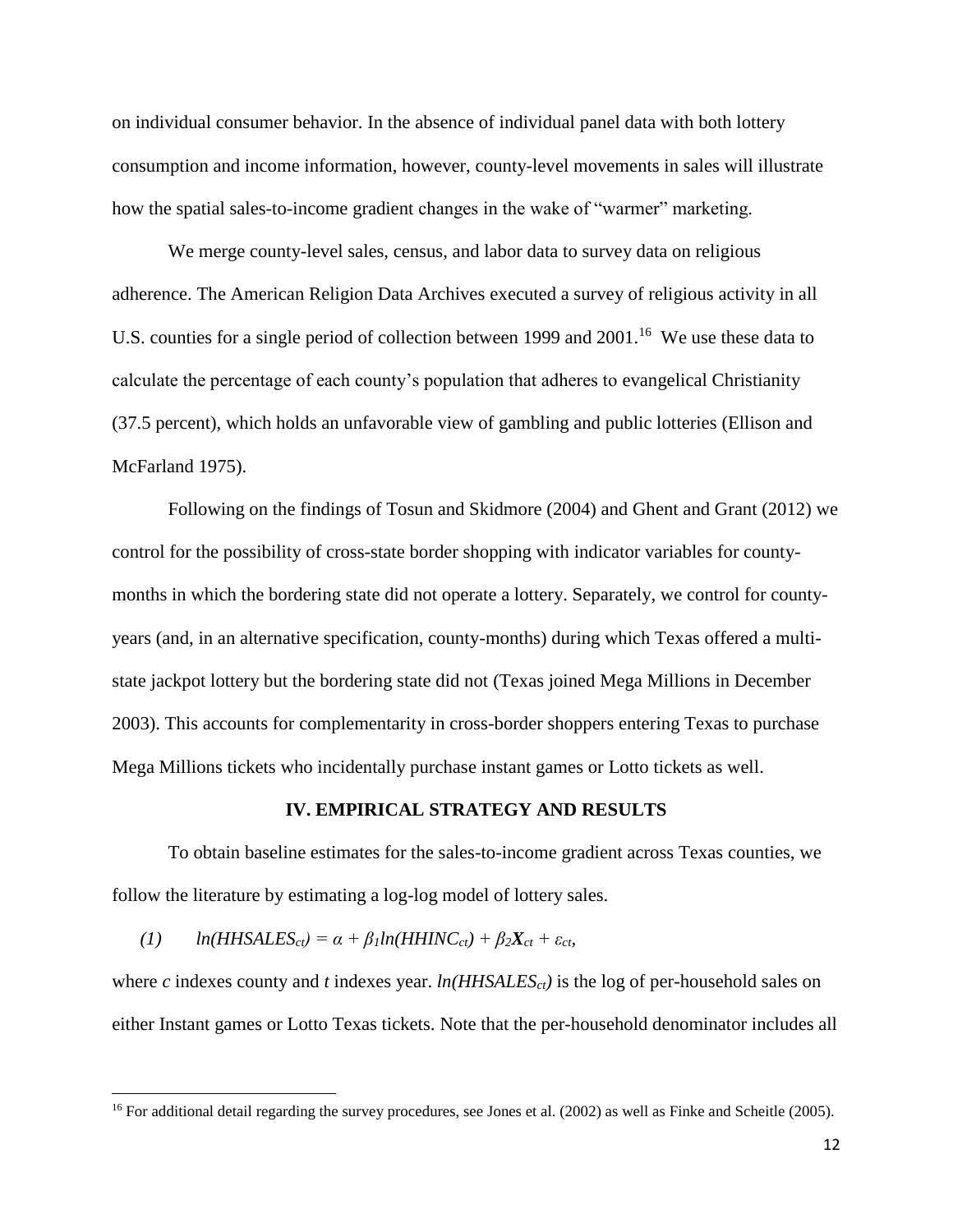households in the decennial census, not just those playing the lottery. *ln(HHINCct)* is the log of median household income for county  $c$  in year  $t$ . The matrix  $X_{ct}$  controls for the annual count of education terms in Texas Lottery Commission press releases (divided by ten to scale point estimates), the total number of press releases issued in year *t*, the level and square of the average prize for year *t*, other covariates listed in Table 1, and a quadratic time trend. We omit county fixed effect controls for spatial heterogeneity from our preferred specification in order to explicitly assess the depth of aggregate regressivity from cross-sectional variation in aggregate income and aggregate lottery sales. That is, in keeping with much of the relevant literature, our main analysis tests whether sales disproportionately shift to places with higher income (and whether the time-varying education message alters the income gradient in meaningful ways), not whether within-county changes in household income are associated with proportionate or disproportionate changes in counties' lottery demand.<sup>17</sup> We primarily aim to test for the effect of statewide variation in education messaging on the spatial distribution of sales, and county fixed effects preclude our ability to do so. That being said, we explore specifications with county fixed effects and time trends in Section V. Finally, *εct* is an error term, and we allow robust standard errors to be correlated within counties.

Before turning to Equation (1) results in full, we first use this framework to visualize month-by-month patterns in the statewide sales-income gradient. Specifically, we estimate Equation (1) for each month of the panel, omitting variables that do not have cross-sectional variation at a given point in time, including the text count. The top two panels of Figure 3 plot *β<sup>1</sup>* coefficient estimates for log-income, respectively, for Instant and Lotto Texas sales. The month at which funding shifted from the general fund to the Foundation School Fund is denoted by the

 $17$  An important exception to the related literature is provided by Garrett and Coughlin (2009), who include county fixed effects in their primary specification to assess the dynamics of the income gradient across three states.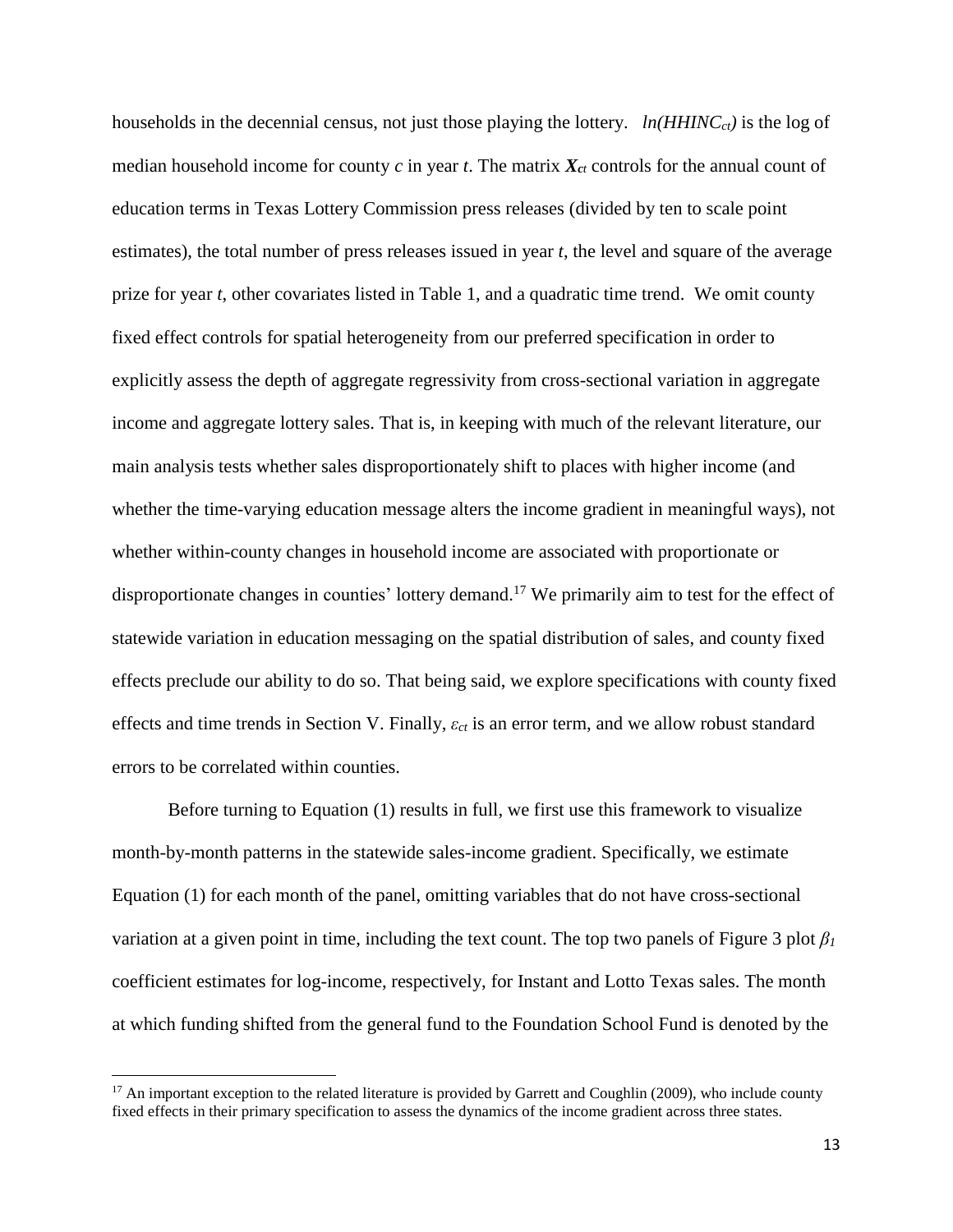leftmost dashed line (August 1997). The month at which the commission's marketing message shifted to emphasize education – as pinpointed by our subjective ratings of press releases – is denoted by the rightmost dashed line (March 2000). Recall that the income elasticity for a progressive good is greater than one, whereas that for a regressive good is less than one. An extreme example of a regressive good is an inferior good, where the income elasticity is negative. The two series of cross-sectional results for the estimated income gradient indicate that both games became *more* regressive, non-monotonically, in the months and years following the earmark shift. The Instant series of income coefficients reversed course shortly after the messaging shift, whereas the Lotto series maintained an increasingly regressive trend. The bottom two panels of Figure 3 plot the unconditional path of average log per-household sales for Instant and Lotto games. Note that the 1998 - 2001 fall in the Instant income gradient closely follows a decline in overall Instant sales, and similarly, that the recovery in sales after 2001 is joined by a rise in the Instant income gradient. Average Lotto sales exhibit a steady decline in Figure 3, alongside a declining trend in the income coefficient with respect to Lotto sales. Together, these observations imply that fluctuations in overall sales are driven by higher-income areas more so than lower-income areas.

The empirical exercise to follow uses the panel structure of the data to parameterize and further condition the link between the education message depicted in the top panel of Figure 1 and the time path of income gradients in Figure 3. Since the education message varied intertemporally but not spatially, identifying variation hinges on the assumption that the potency of the Commission's education marketing was conditionally orthogonal to the error term and any unobserved components of lottery sales. We partially relax this assumption in Section V by allowing for fixed and time-varying unobserved county heterogeneity in some specifications.

14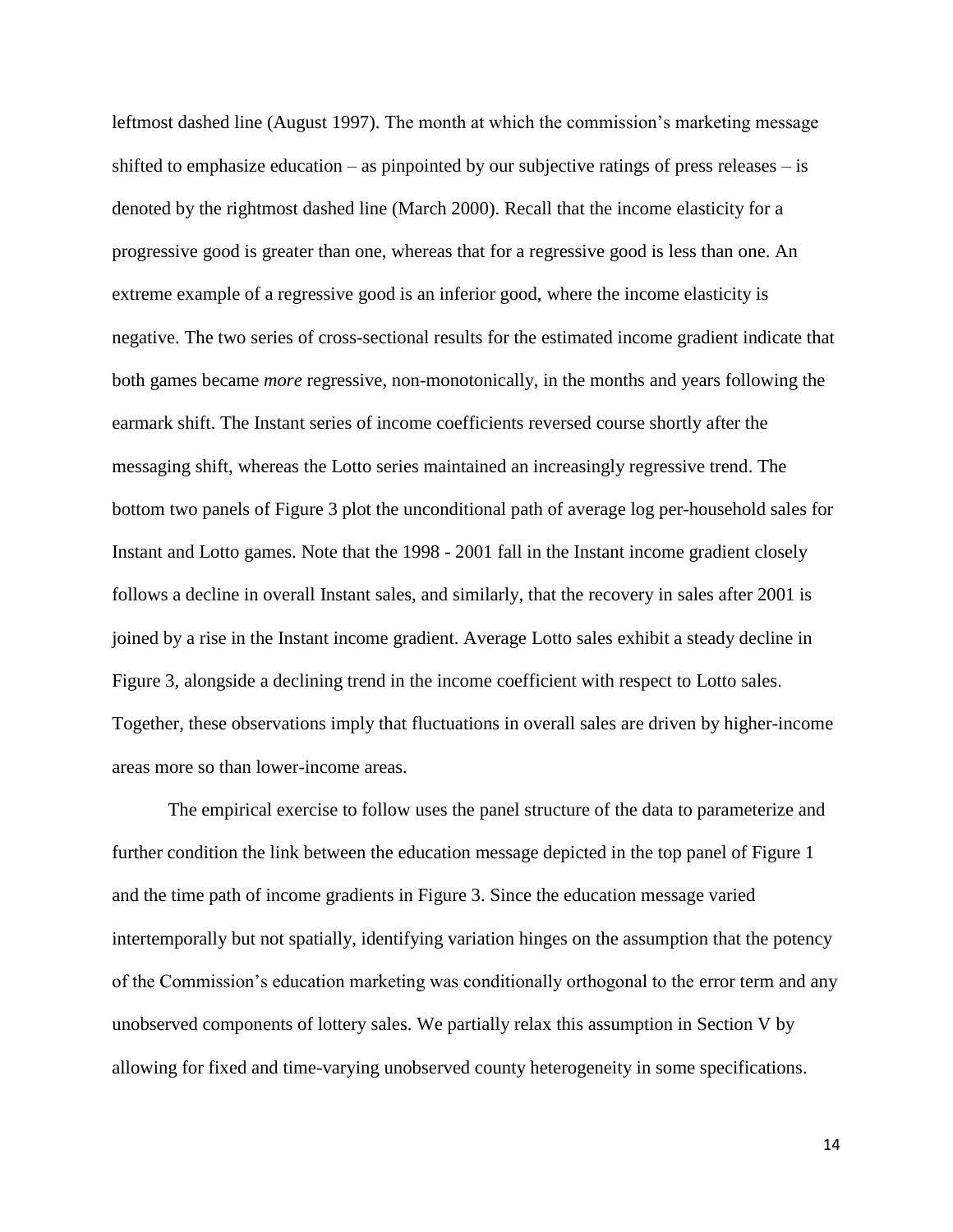Table 2, Columns (1) and (4), lists estimated coefficients for Equation (1) with controls for all covariates except education messaging. Columns (1) and (4) show that the aggregate sales-income gradient for Instant Games and Lotto Texas, respectively, are statistically different from one.<sup>18</sup> This is consistent with the findings of Combs et al. (2008). Furthermore, we find that the sales-to-income gradient is smaller for instant games, which is consistent with Price and Novak (1999). Although we find that a larger jackpot for Lotto Texas decreases purchases of Lotto Texas, on average, our results are consistent with Oster (2004) in that areas with higher average incomes respond more strongly to larger jackpots.<sup>19</sup> Furthermore, we find that there are significant spillover gains in complementary Instant sales. The introduction of the Cash 5 instant game increased overall Instant sales by 38.1% but reduced Lotto sales by 19.7%. Lotto Texas appears to be the game of choice for cross-border shoppers: bordering a state without a lottery increases Lotto Texas sales by 25 percent.

Columns (2) and (5) of Table 2 report results when we add the annual education message proxy to Equation (1). Doing so has little bearing on point estimates for log-income, average jackpot, or other controls. Coefficients on text counts are interpreted as the effect of ten additional education terms in year *t'*s Lottery Commission press releases – well over the standard deviation of 7.2 – on the log of sales. From Column (2), findings suggest that a more potent education message modestly decreases both Instant game and Lotto Texas sales. In recent years, the Texas Lottery's purpose and effectiveness in supporting public education has become a point of controversy (Oberg, 2011). With that in mind, marketing the lottery as a windfall for education may have the unintended effect of cooling demand for scratch-off games and Lotto

 $18$  Statistical significance is inferred in Table 2 from t-tests of the null hypothesis that point estimates are equal to zero. For Columns  $(1) - (6)$  we strongly reject the hypothesis that the coefficient on log-income is equal to one.  $19$  The use of annual data muddles our ability to accurately measure jackpot-driven sales for a game with twiceweekly drawings.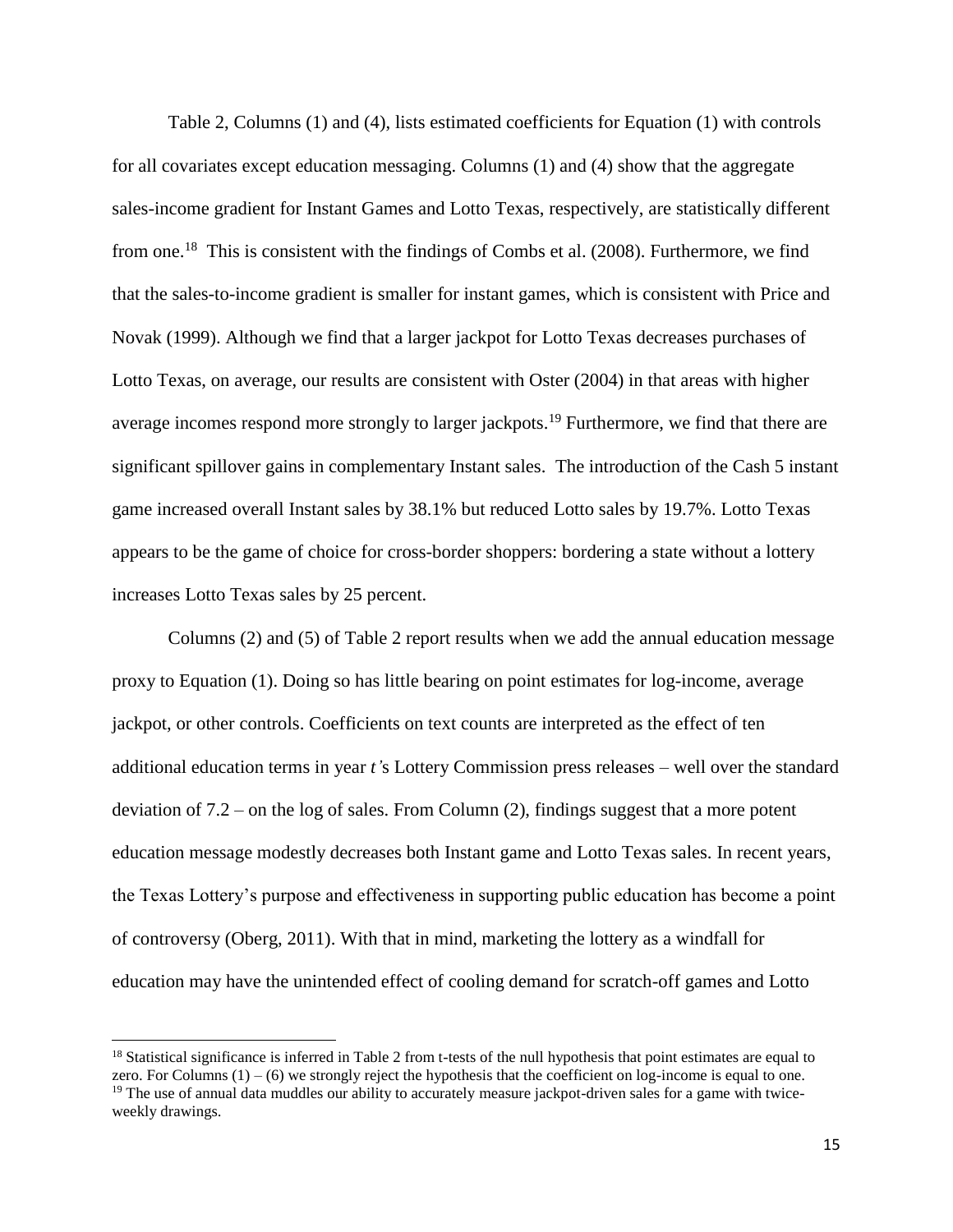tickets if consumers view such marketing as hollow. At the same time, emphasizing the education services of the state lottery may crowd out more lucrative marketing efforts.

Columns (3) and (6) report results from a modified version of Equation (1) designed to test how the area sales-income gradient varies with the potency of the education message. Specifically, we estimate the following:

(2)  $ln(HHSALES_{ct}) = \alpha + \beta_1(lnHHINC_{ct}) + \beta_2 X_{ct} + \beta_3 TEXT_t * ln(HHINC_{ct}) + \varepsilon_{ct}$ 

where *TEXT<sup>t</sup>* is the *annual* sum of education terms in press releases, whose *monthly* time path is depicted in the upper panel of Figure 1. This variable is included as a control in  $X<sub>ct</sub>$  and also interacted with  $ln(HHINC<sub>ct</sub>)$ . A positive value for  $\beta_3$  would indicate that the education message pushes the income gradient toward progressivity. Consistent with this idea, Column (3) suggest that a ten-word rise in the potency of the education message raises the income gradient for Instant purchases by 2.6 log points. We do not find a statistically significant effect for Lotto Texas Sales. The threat to causal inference is the existence of an unobserved factor that is correlated with the education marketing time path (Figure 1) and the sales-to-income gradient. If, for example, some other factor arose between 2000 and 2005 that increased lottery demand in more affluent counties, its effect would bias  $\beta_3$ . We rely on the control vector  $X_{ct}$  to mitigate this threat as much as possible, conditioning results on socioeconomic profiles, other important developments in the Texas lottery, and quadratic unobserved time trends common to all counties.

Official messaging from the lottery corporation, proxied above using the content of press releases, is exclusively positive in nature whether those messages are focused on education or not. Therefore, we broaden our model to include a distance- and circulation-weighted measure of lottery news coverage over the same time period. In Equation (3), we include a countyspecific measure of the lottery's sentiment in local print media, *NEWSct*. Specifically, we sum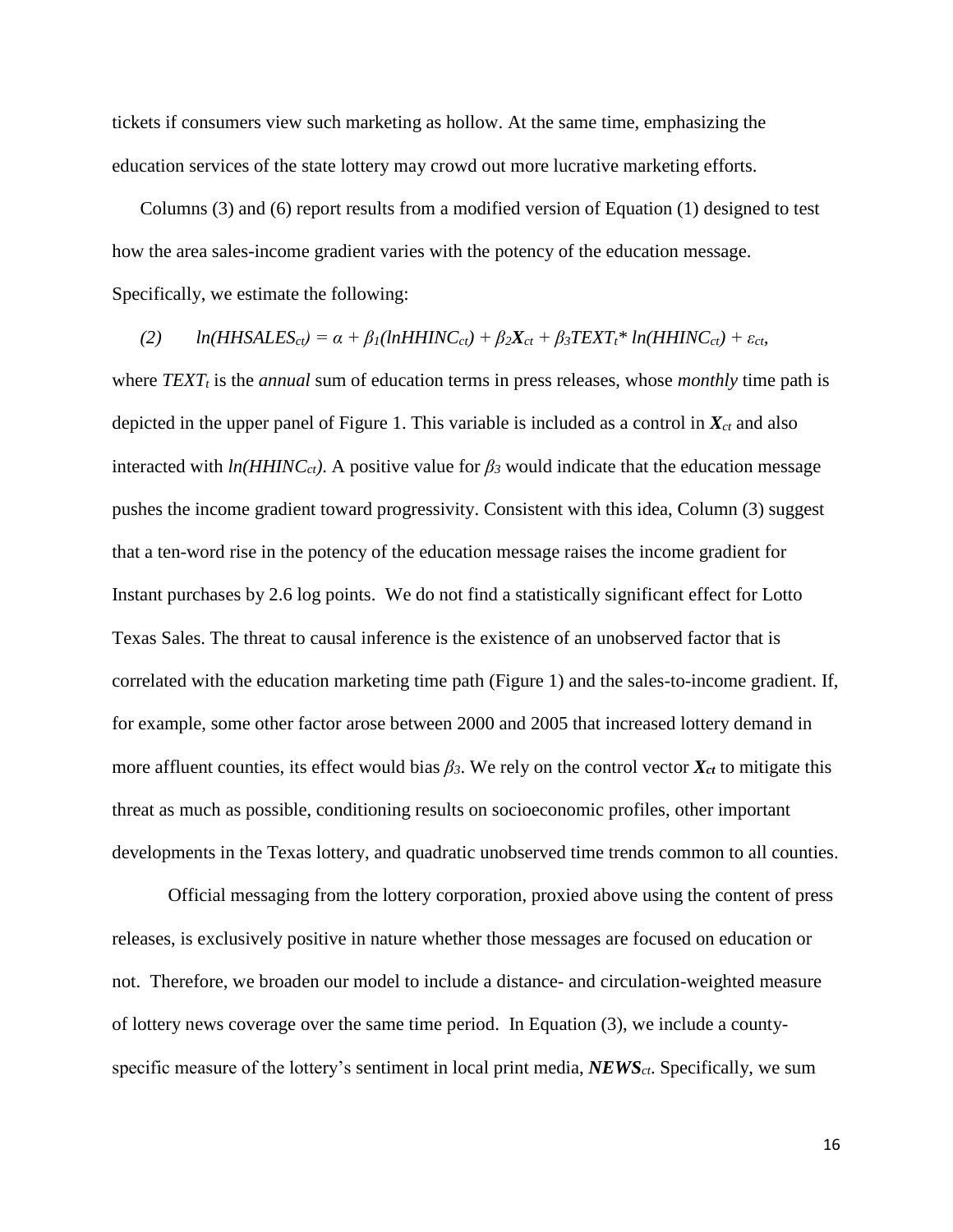the coded sentiment of each article across all articles published in a given window of time, with negative or scandal-related articles coded as -1, neutral articles coded as 0, and positive articles coded as 1. These are then converted to a weighted average sentiment for each county, as described in Section III. Equation (4) disaggregates the weighted score for each sentiment. We include the same set of control variables as Equation (2).

(3) 
$$
ln(HHS ALES_{ct}) = \alpha + \beta_1(lnHHINC_{ct}) + \beta_2 X_{ct} + \beta_3 TEXT_t * ln(HHINC_{ct}) + \beta_4 NEWS_{ct}
$$

$$
+ \varepsilon_{ct},
$$

(4) 
$$
ln(HHS ALES_{ct}) = \alpha + \beta_1(lnHHINC_{ct}) + \beta_2 X_{ct} + \beta_3 TEXT_t * ln(HHINC_{ct}) +
$$

$$
\beta_4 POS\_NEWS_{ct} + \beta_5 NEUT\_NEWS_{ct} + \beta_6 NEG\_NEWS_{ct} + \beta_7 SCAN\_NEWS_{ct} + \varepsilon_{ct},
$$

Results from Equations (3) and (4) are presented in Table 3. Most importantly, we find that the inclusion of a news score to control for the media presence and sentiment towards the lottery in local media coverage does not affect our central finding that a stronger education message in lottery marketing shifts the distribution of instant game lottery purchases towards counties with higher average incomes. Increasingly positive sentiment in the news media, however, significantly decreases lottery sales by an economically meaningful amount for both Instant and Lotto games. In Columns 2 and 4, we unpack the effect of news sentiment into its component parts and find that this offsetting effect is driven by negative and neutral coverage, whereas positive coverage and scandal coverage drive lottery sales up.

Table 4 reports results from an even more flexible version of Equation (2) which allows the income gradient, the effect of education messaging, and the interaction of the two to vary by one of four county covariates already included in the  $X<sub>ct</sub>$  vector: the black population share (Columns 1-2), the share of the population with a Bachelor's degree or higher (Columns 3-4), the share of the population adhering to evangelical Christianity (Columns 5-6), and the net news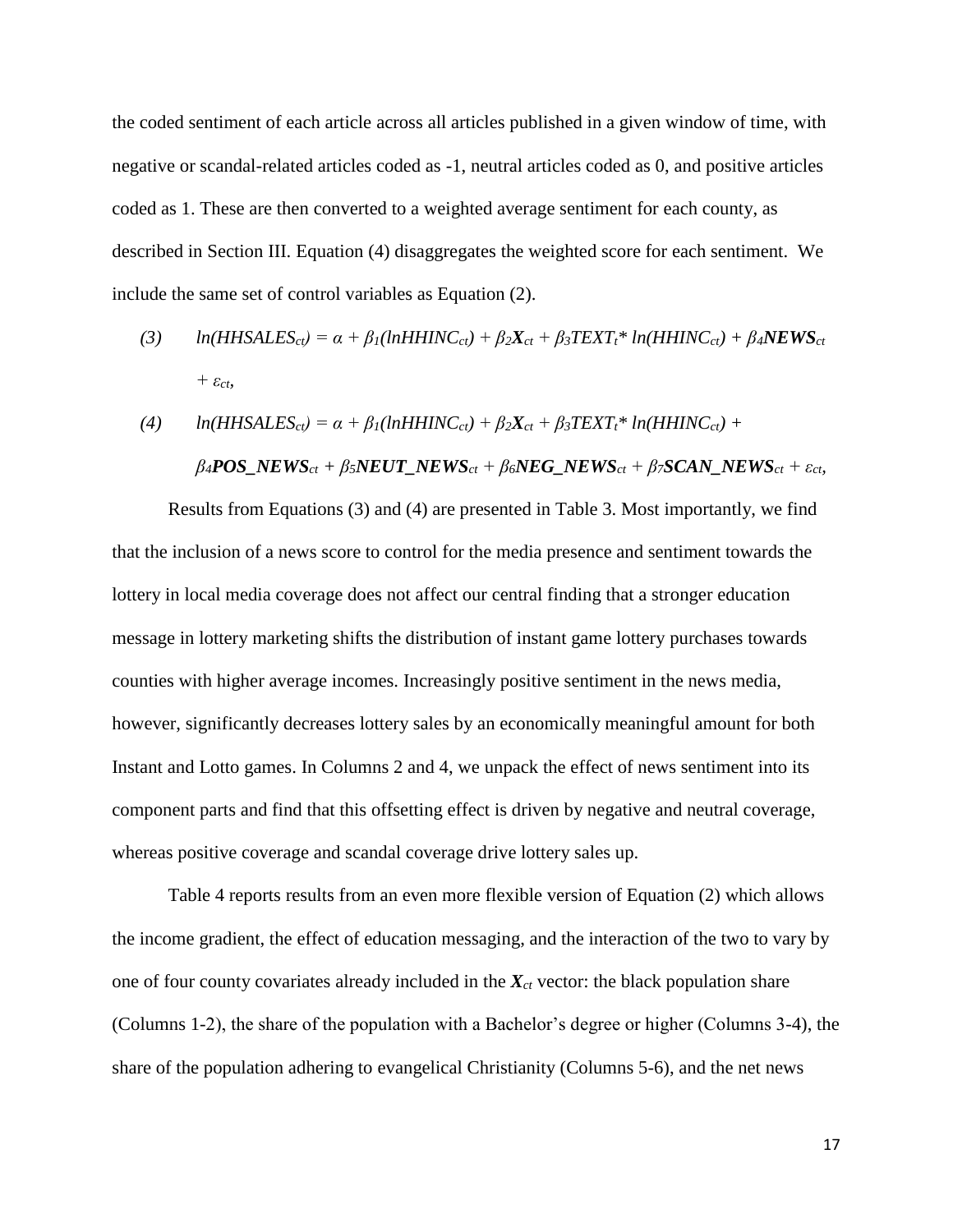score associated with each county-year (Columns 7-8). To fix notation, we estimate the following:

(5) 
$$
ln(HHSALES_{ct}) = \alpha + \beta_1 ln(HHINC_{ct}) + \beta_2 X_{ct} + \beta_3 TEXT_t * ln(HHINC_{ct})
$$

$$
\beta_4 ln(HHINC_{ct}) * Z_{ct} + \beta_5 TEXT_t * Z_{ct} + \beta_6 ln(HHINC_{ct}) * TEXT_t * Z_{ct} + \varepsilon_{ct},
$$

Coefficients of interest are  $\beta_5$ , which estimates how the sales-to-income gradient of lottery demand with respect to county characteristic *Zct* changes with the education message, and *β6*, which demonstrates how the interactive effect of education messaging and the income gradient varies with *Zct*. In particular, the latter assesses whether education messaging mitigates regressivity more or less depending on observable county features.<sup>20</sup>

Looking to the last row of results in Table 4, it appears that regressivity changes evenly across counties in the wake of a more potent education lottery marketing scheme – there are small and imprecise, and inconsistently signed effects of the interaction *ln(HHINCct)\*TEXTt\*Zct* for *Zct* describing race, educational attainment, and religious sentiment. We find that the regressive nature of sales intensifies with a larger black population share but is offset somewhat by a larger share of the population adhering to evangelical Christianity. For Instant games, but not Lotto Texas, sentiment in the news media offsets the progressive effects of education messaging, reverting to some degree the pattern of sales across higher and lower income places with stronger education messaging. A one standard deviation increase in the net sentiment of news about the lottery along with a ten-word increase in the Commission's education message reduces the income gradient for Instant games sales by 1.5 log points (Column 7).<sup>21</sup> Perhaps

<sup>&</sup>lt;sup>20</sup> Note that the main, uninteracted effects of  $TEXT_t$  and  $Z_{ct}$  are contained in  $\beta_2$ .

 $21$  In results not shown, we find that news attention of every sentiment – positive, neutral, negative, and related to scandal – reduces the interactive effect of aggregate income and education messaging, significantly for Instant games and insignificantly for Lotto.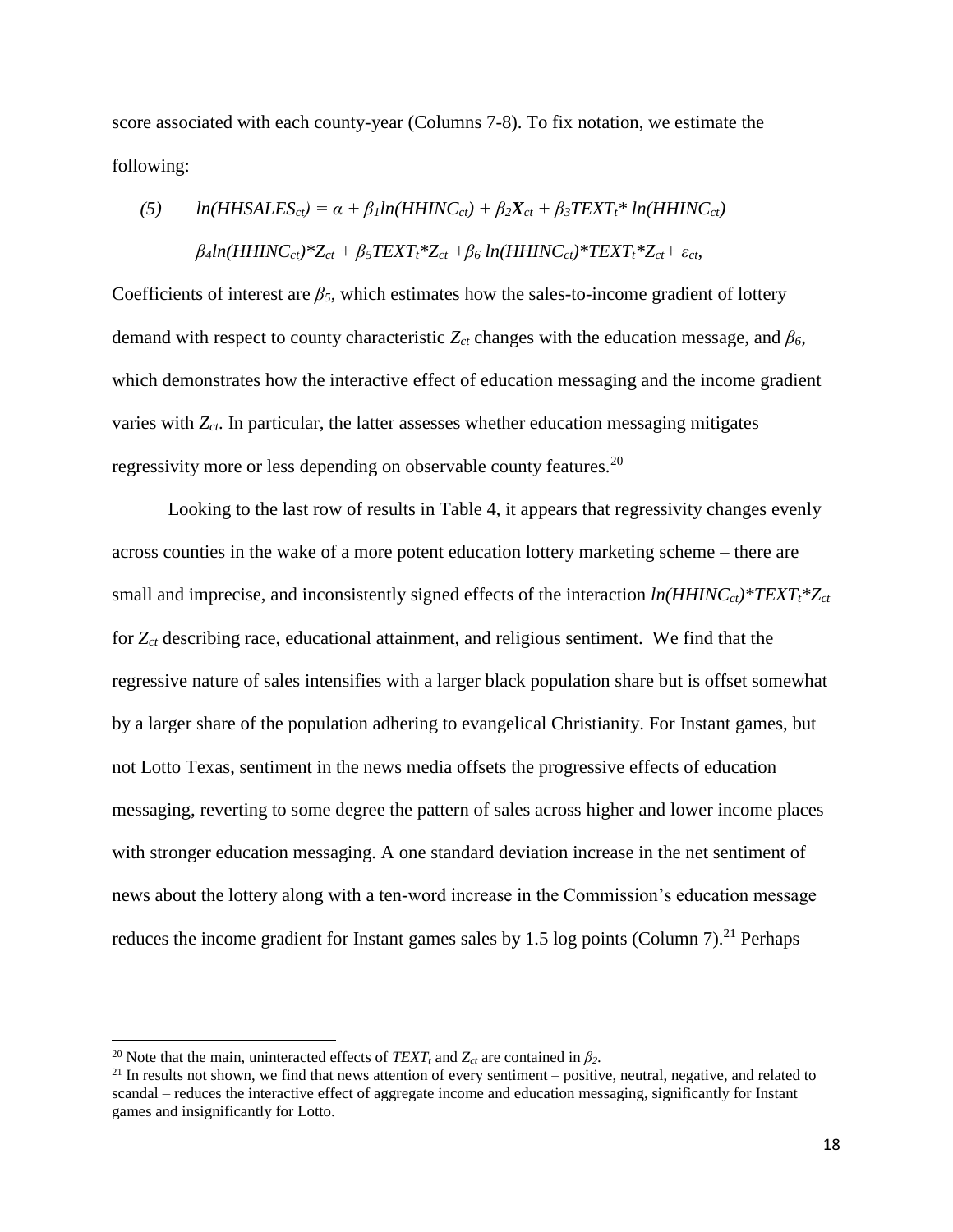buyers perceive Commission messaging and press information channels to be substitutes, in which case the formal message is muted by information broadly related to the lottery.

### **V. ALTERNATIVE SPECIFICATIONS**

Tables 5 and 6 list results from alternative specifications of Equation (3). Column (1) of each table is identical to baseline results in columns (1) and (3) of Table 3. Recall that these baseline specifications use annual aggregations of monthly lottery sales data, education word counts in press releases, and press mentions to align with annual observations of county-level income from Small Area Income and Poverty Estimates. Column (2) of each table takes full advantage of the monthly panel of sales and marketing data by interpolating each annual observation of income along with population, race, and education, which are obtained from the decennial census and already interpolated for intercensal years.<sup>22</sup> Interpolating annual data by month requires the choice of a reference month. For census and income data, we use April to be consistent with the decennial census. In the monthly specification, text counts are lagged one month to allow other lottery marketing channels to catch up to, and buyers respond to, the shifts in messaging reflected in press releases. Monthly averages of the advertised prize are calculated along with squared values. We also include the share of the month that passes prior to the month's largest jackpot. Typically, about two-thirds of the month passed before the month's largest jackpot was advertised.

The third column in each table reports results from a version of Equation (3) that conditions on county fixed effects as well as all other time-varying covariates included in the baseline specification. Column (4) in each table represents models with controls for county fixed effects and linear county-specific time trends. Although our central question concerns the effect

<sup>&</sup>lt;sup>22</sup> Unemployment is reported monthly by BLS.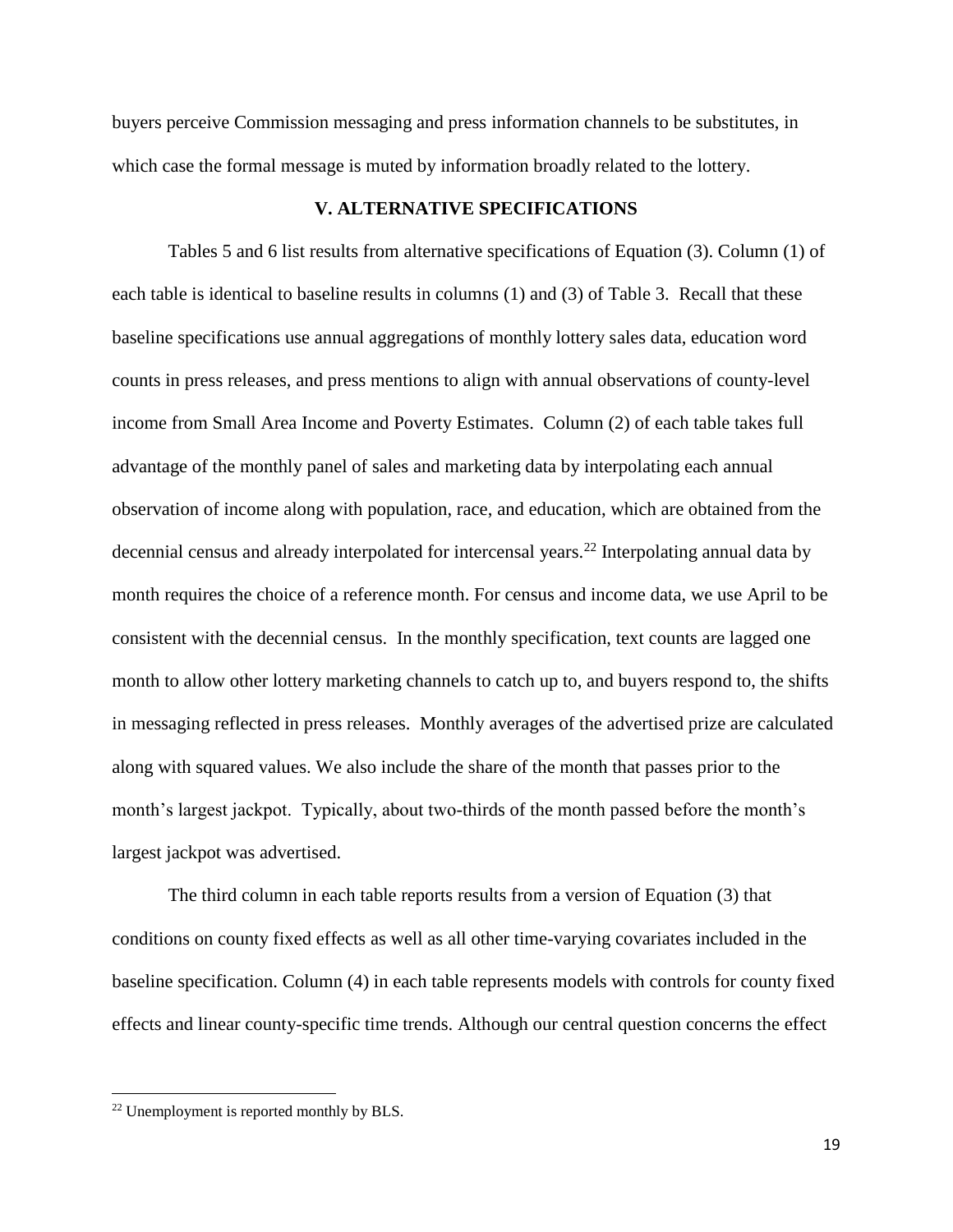of lottery messaging on the progressivity of spatial variation in sales, within-county responses to the Commission's education message are also interesting. Column (5) models substitute the subjective measure of the Commission's education message, depicted in the bottom panel of Figure 1, in lieu of the text count.

Specification checks for Instant sales (Table 5) show that interpolation serves to intensify our central finding that a stronger education message reduces the strongly regressive nature of lottery sales. Making full use of all 42,064 county-months of sales data increases the offsetting effects of the education message from 2.2 log points in Column (1) to 12.0 log points in Column (2). It is immediately clear from Columns (3) and (4) of Table 4 that conditional on county fixed effects, changes in countywise Instant sales are essentially unresponsive to changes in income and Commission marketing schemes. Negative point estimates for the uninteracted text count are attenuated considerably once we control for county fixed effects. These findings underscore the idea that education lotteries have slight bearing on the sales-to-income gradient.

Substituting the subjective rating of press releases (summed over the month) for the summed text count, similarly, does not alter our main conclusions. A one-point increase in monthly education ratings offsets the income regressivity of Instant sales by 14.6 log points.

Turning to variants on the Equation (3) specification for Lotto sales (Table 6), we find that when using the full panel of county-month observations, the interaction of the education message with income is statistically significant. That is, a 10-word increase in the count of education words in press releases leads to a 5.9 log point increase in the area income gradient. We see a similar, but insignificant coefficient in Column  $(5)$  which relies on the subjective measure. Conditional on county fixed effects a more potent education message is associated with significantly more regressive Lotto sales (Column (3)). This may be attributable, to some

20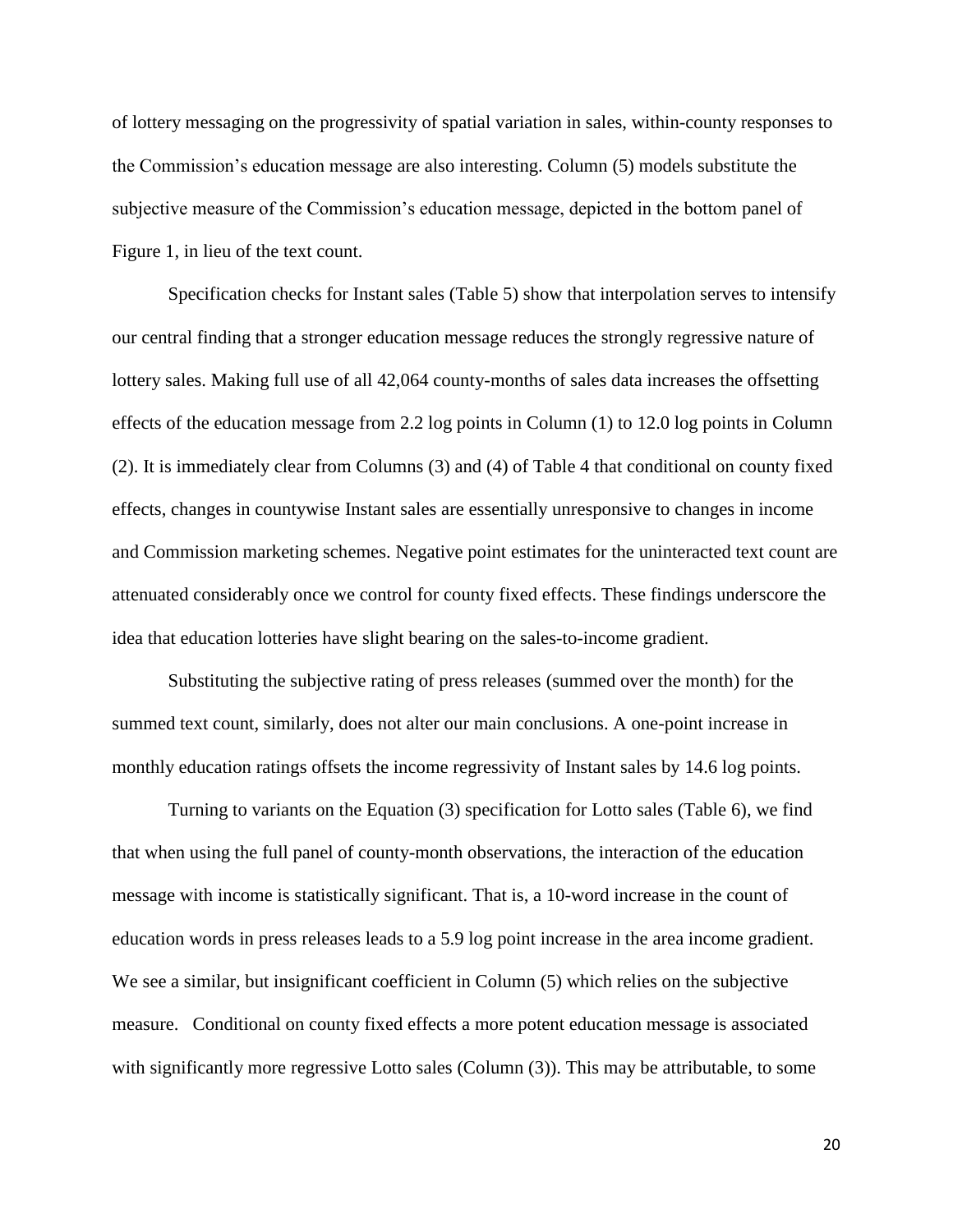extent, to time-varying unobserved heterogeneity since the interactive effect of the education message and area income is reduced by half when we condition on both county fixed effects and county-specific time trends (Column (4)).

### **VI. DISCUSSION**

The analysis presented here offers modest evidence that Texans are responsive to the purported use of lottery revenues in ways that make sales less regressive across space. Sales shift toward richer counties following more potent education messaging through official channels, which are likely to indicate shifts in the broader marketing scheme of the lottery. We find that Instant Games and Lotto Texas sales are both regressive with respect to area income and that this was especially true in the three years immediately after revenues were earmarked for the Foundation School Fund. Press releases from the Texas Lottery Commission, however, virtually ignored the education earmark during this time. Beginning in the year 2000, the Commission began marketing the "education lottery" more vigorously, a sharp shift in messaging which we detect using subjective and objective assessments of the Commission's press releases. Shortly thereafter, the conditional area sales to income gradient began trending upward in the case of Instant sales but steadily downward for Lotto sales. We estimate that an additional ten words per month related to education in the press releases (1.4 times the standard deviation) is associated with a rise of 2.6 percent in the income gradient with respect to Instant sales (from an imprecisely estimated baseline of 0.260) but a statistically insignificant rise in the income gradient for Lotto Texas sales. The education message is not likely to make the Texas lottery conditionally progressive on its own – far out-of-sample extrapolations suggest that to do so would require two times the maximum education message observed between 1993 and 2006. Moreover, results are greatly attenuated and statistically insignificant when we condition on

21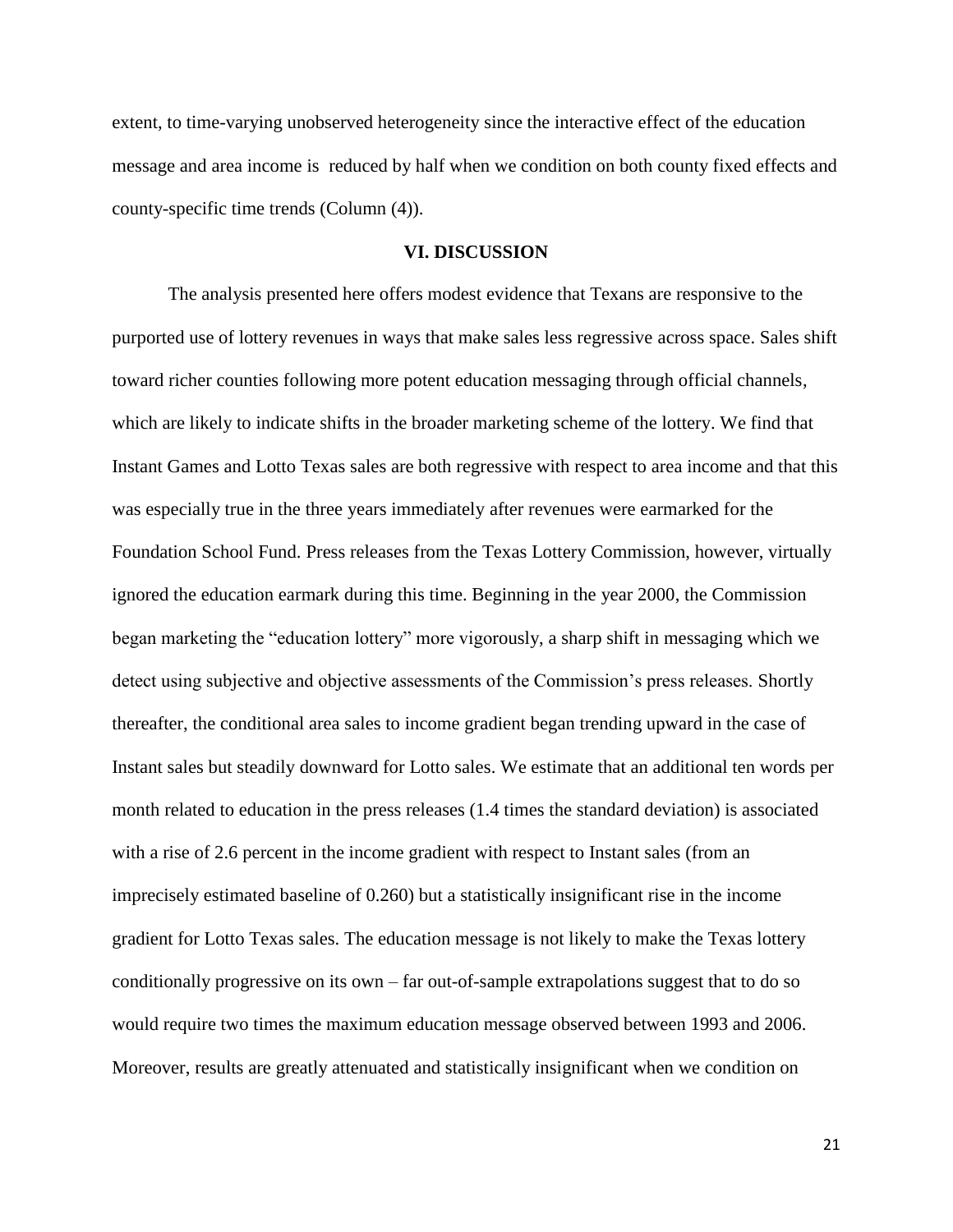county fixed effects and time trends, suggesting that unobserved factors other than statewide marketing play a much greater role in moving local demand for Instant and Lotto play.

We do not find that area regressivity is more sensitive to the education message in counties that are more educated, more religiously affiliated, or more racially diverse. We do, however, find some evidence that print media attention related to the Texas lottery may offset some of the progressivity-enhancing effects of official Commission messaging, suggesting that the two channels of information are substitutes.

To conclude, we find suggestive evidence that dedicating lottery revenues to fund public schools tilts the composition of sales of Instant games toward wealthier areas but has a trivial or negative effect on total lottery sales. Contemporaneous accounts suggest that Texans understand the fungible nature of state revenue streams, which may explain why we do not see a greater impact of the "education lottery" message on the income gradient with respect to lottery sales. It remains to be seen if a lottery with a true windfall for public schools would elicit more progressive participation.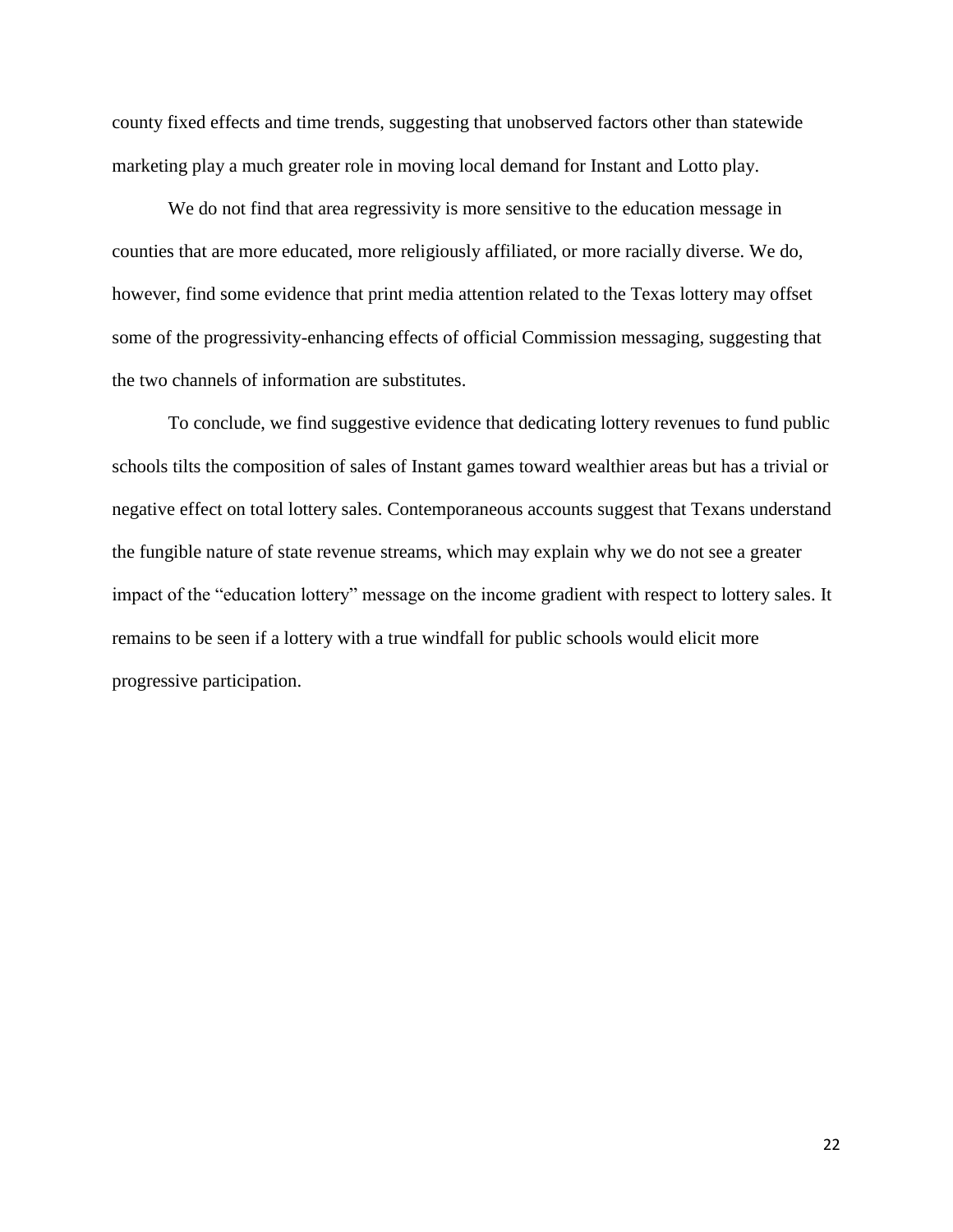# **DISCLOSURES**

The authors have no financial arrangements that might give rise to conflicts of interest with respect to the research reported in this paper.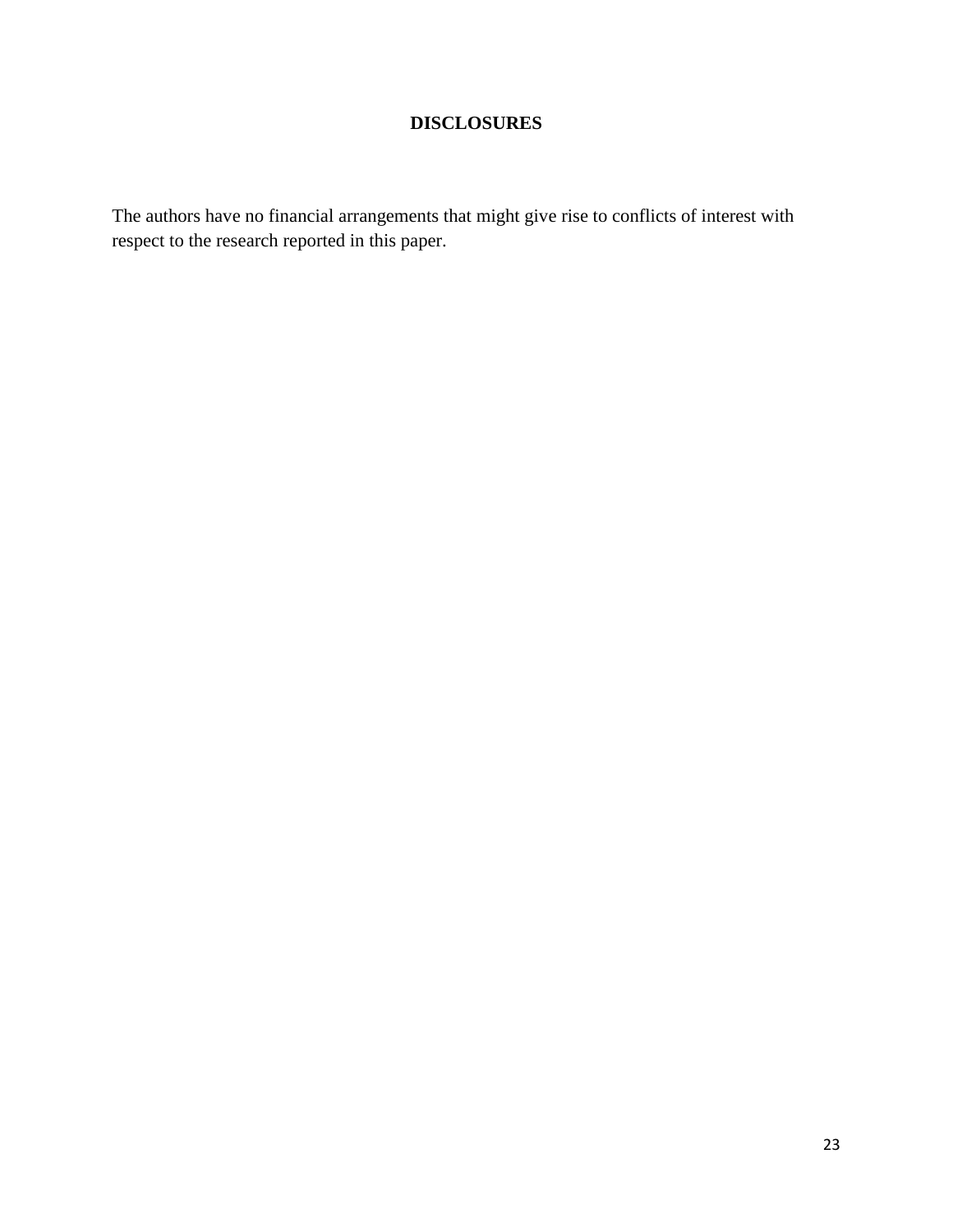#### **REFERENCES**

- Andreoni, James. (1990). "Impure altruism and donations to public goods: A theory of warmglow giving." *The Economic Journal*100.401: 464-477.
- Andreoni, J. (1989). Giving with impure altruism: Applications to charity and Ricardian equivalence. *Journal of Political Economy*, *97*(6), 1447-1458.
- Belch, George E, Michael A Belch, Gayle F Kerr, and Irene Powell. *Advertising: An Integrated Marketing Communication Perspective*. McGraw-Hill Education, 2015.
- Brinner, Roger E, and Charles T Clotfelter. "An Economic Appraisal of State Lotteries." *National Tax Journal* (1975): 395-404.
- Brooks, M. K. "Lottery Chief Blamed in Scandal Official Grilled over Inflated Jackpots, Could Face Punishment." *Dallas Morning News*, June 30 2005, 1.
- Brown, Daniel J, Dennis O Kaldenberg, and Beverly A Browne. "Socio-Economic Status and Playing the Lotteries." *Sociology and Social Research* 76, no. 3 (1992): 161-67.
- Burns, Alvin C, Peter L Gillett, Marc Rubinstein, and James Gentry. "An Exploratory Study of Lottery Playing, Gambling Addiction and Links to Compulsive Consumption." *NA-Advances in Consumer Research Volume 17* (1990).
- Clotfelter, Charles T. "On the Regressivity of State-Operated" Numbers" Games." *National Tax Journal* 32, no. 4 (1979): 543-48.
- Clotfelter, Charles T, and Philip J Cook. "Implicit Taxation in Lottery Finance." National Bureau of Economic Research Cambridge, Mass., USA, 1987.
- Combs, Kathryn L, Jaebeom Kim, and John A Spry. "The Relative Regressivity of Seven Lottery Games." *Applied Economics* 40, no. 1 (2008): 35-39.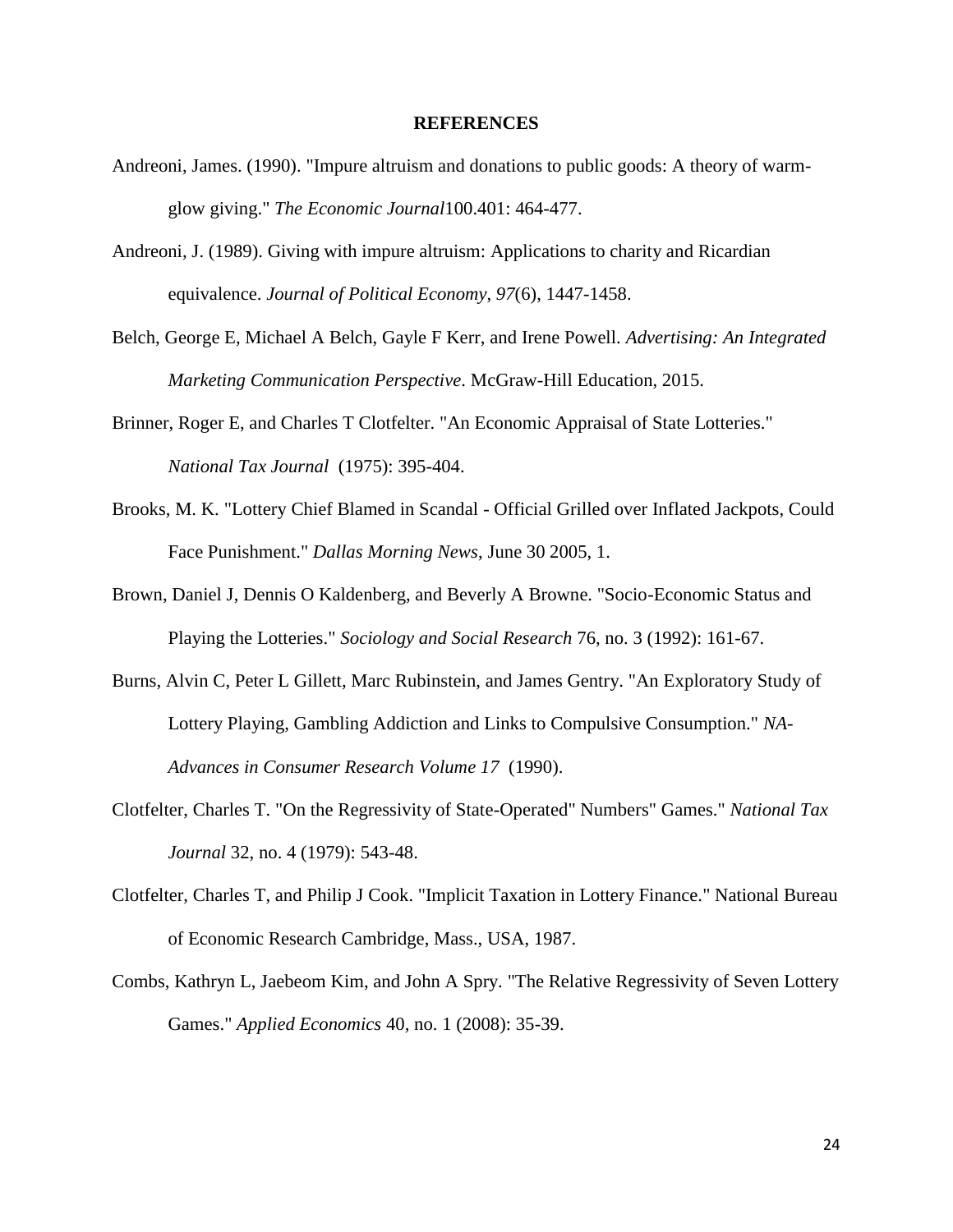- Coughlin, Cletus C, and Thomas A Garrett. "Income and Lottery Sales Transfers Trump Income from Work and Wealth." *Public Finance Review* 37, no. 4 (2009): 447-69.
- Ellison, Christopher G, and Michael J McFarland. "Religion and Gambling among Us Adults: Exploring the Role of Traditions, Beliefs, Practices, and Networks." *Journal for the Scientific Study of Religion* 50, no. 1 (2011): 82-102.
- Finke, Roger, and Christopher P Scheitle. "Accounting for the Uncounted: Computing Correctives for the 2000 Rcms Data." *Review of Religious Research* (2005): 5-22.
- Garrett, Thomas A. "A Closer Look at the Tax Incidence of Instant Lottery Games: An Analysis by Price Point." *Available at SSRN 1809088* (2011).
- Garrett, Thomas A. "The distributional burden of instant lottery ticket expenditures: An analysis by price point." *Public Finance Review* 40.6 (2012): 767-788.
- Garrett, Thomas A. "The (Aggregate) Demand for State‐Lottery Tickets: What Have We Really Learned?". *Contemporary Economic Policy* 34, no. 3 (2016): 475-82.
- Garrett, T. A., & Coughlin, C. C. (2009). Inter-temporal differences in the income elasticity of demand for lottery tickets. *National Tax Journal*, 77-99.
- Ghent, Linda S, and Alan P Grant. "The Demand for Lottery Products and Their Distributional Consequences." *National Tax Journal* 63, no. 2 (2010): 253-68.
- ———. "Estimating the Extent of Cross-Border Lottery Shopping: Evidence from South Carolina." *Applied Economics Letters* 19, no. 15 (2012): 1477-81.
- Grote, Kent R, and Victor A Matheson. "Dueling Jackpots: Are Competing Lotto Games Complements or Substitutes?". *Atlantic Economic Journal* 34, no. 1 (2006): 85-100.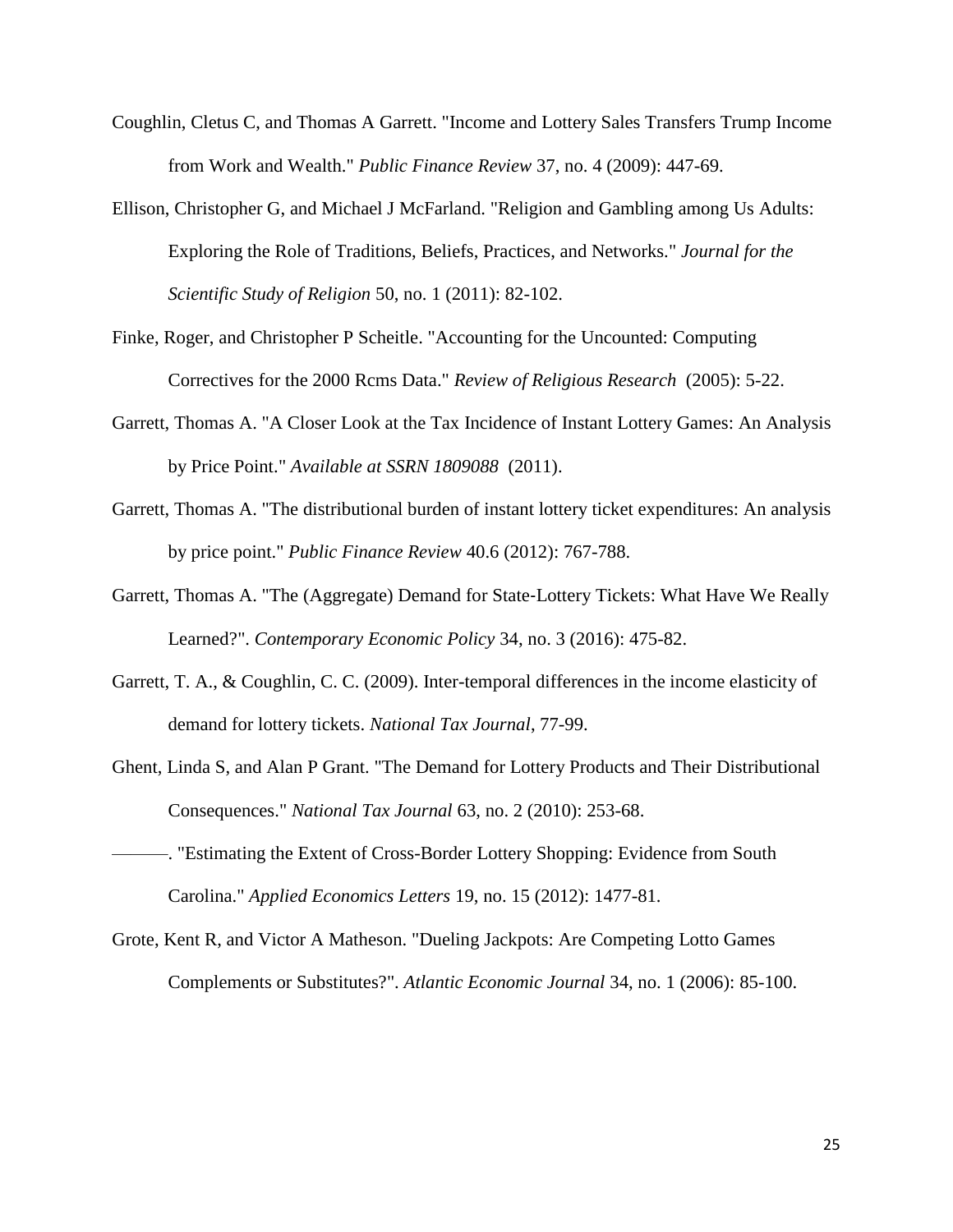- Grote, K., & Matheson, V. (2011). *The economics of lotteries: A survey of the literature*. Economics Department Working Papers. Working paper. Retrieved from http://crossworks.holycross.edu/econ\_working\_papers/16/
- Guerra, Carlos. "Lotteries and Dedicated Bucks Are a Bad Mix." *San Antonio Express-News*  (November 1 1997).
- Hansen, Ann. "The Tax Incidence of the Colorado State Lottery Instant Game." *Public Finance Review* 23, no. 3 (1995): 385-98.
- Hansen, Ann, Anthony D Miyazaki, and David E Sprott. "The Tax Incidence of Lotteries: Evidence from Five States." *Journal of Consumer Affairs* 34, no. 2 (2000): 182-203.
- Herman, Ken. "Planned Ads Linking Lottery, Education Money Halted // Panel Also Rejects Gtech Move to Stop Rebidding of Contract after Critical Audit // Ads Linking Lottery, Education Halted // Lawmakers Warn of Need for Truth in Advertising; Commission Rejects Gtech Attempt to Stop Contract Rebid." *Austin American-Statesman* (09/03 1997).
- Herring, Mary, and Timothy Bledsoe. "A Model of Lottery Participation." *Policy Studies Journal*  22, no. 2 (1994): 245-57.
- Humphreys, Ashlee (2011), "Using Automated Content Analysis for Marketing Research," working paper, May 2011, Northwestern University, Evanston, IL.
- Jackson, Raymond. "Demand for Lottery Products in Massachusetts." *Journal of Consumer Affairs* 28, no. 2 (1994): 313-25.
- Jones, Daniel B. "Education's Gambling Problem: Earmarked Lottery Revenues and Charitable Donations to Education." *Economic Inquiry* 53, no. 2 (2015): 906-21.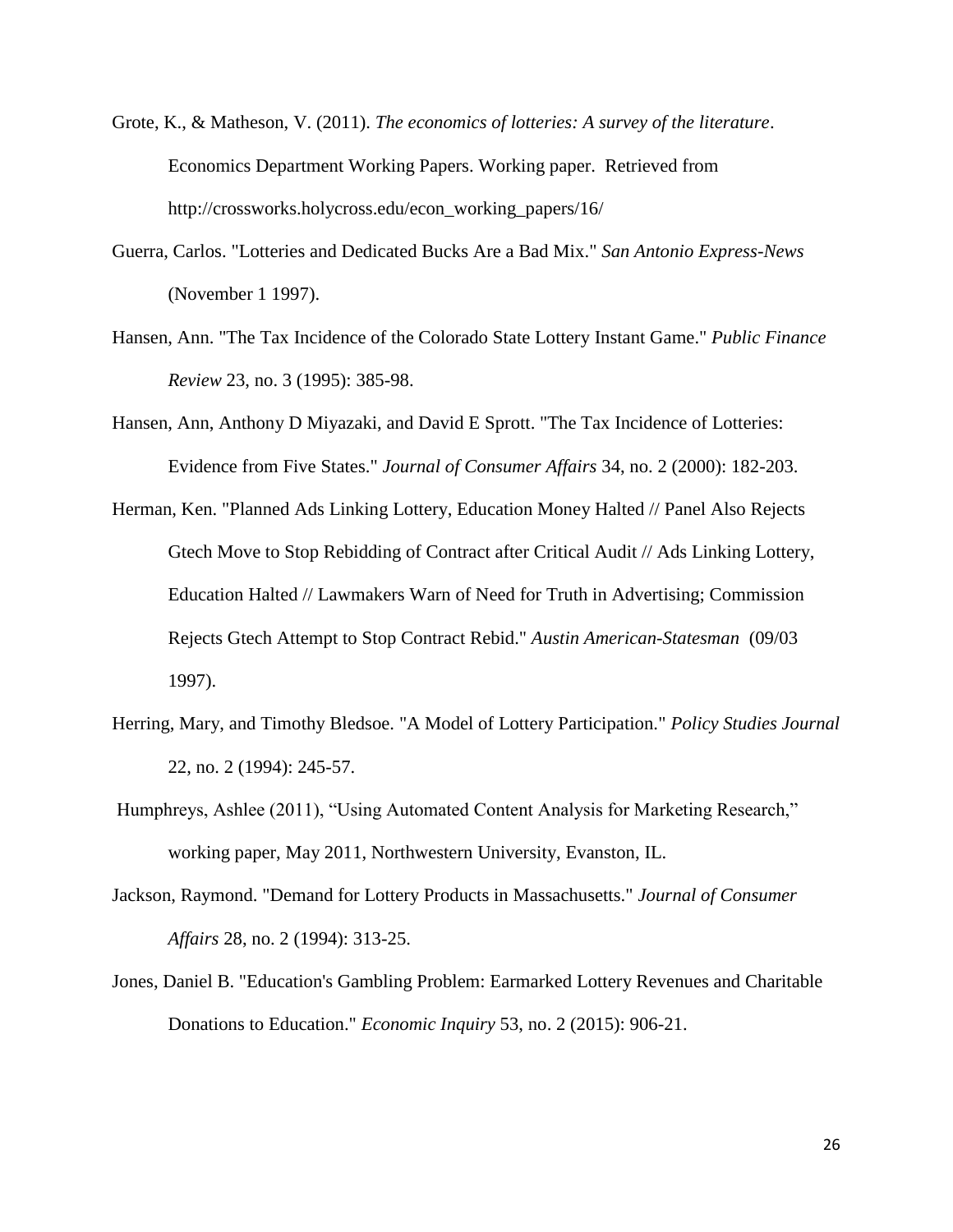- Jones, Dale E. *Religious Congregations & Membership in the United States 2000: An Enumeration by Region, State and County Based on Data Reported for 149 Religious Bodies*. Vol. 1: Glenmary Research Center, 2002.
- Kotchen, Matthew J. "Green Markets and Private Provision of Public Goods." *Journal of Political Economy* 114, no. 4 (2006): 816-34.
- Kuempel, G. "Lottery Commission Unanimously Backs Contract Rebidding." *The Dallas Morning News* (March 19 1997): 1.
- Landry, C. E., & Price, M. K. (2007). Earmarking lottery proceeds for public goods: Empirical evidence from US lotto expenditures. *Economics Letters, 95*(3), 451-455.
- Lange, Andreas, John A List, and Michael K Price. "Using Lotteries to Finance Public Goods: Theory and Experimental Evidence." *International Economic Review* 48, no. 3 (2007): 901-27.
- Langenderfer, Jeff. "Lotteries and Education: The Mediating Effect of Illusion of Control." Paper presented at the Marketing and public policy conference proceedings, 1996.
- Mason, J. "Texas Jurists Counter Miers Critics President Bush Gets Help from Home on Nominee." *Houston Chronicle* (October 18 2005): 1.
- Matheson, Victor A., and Kent R. Grote. "Lotto fever: do lottery players act rationally around large jackpots?." *Economics Letters* 83.2 (2004): 233-237.
- Mikesell, John L. "A Note on the Changing Incidence of State Lottery Finance." *Social Science Quarterly* 70, no. 2 (1989): 513.
- Mitchell, Kara Diane Smith. "Essays on State Lottery Demand and Revenue Earmarks." Doctoral Dissertation, University of Tennessee, 2011.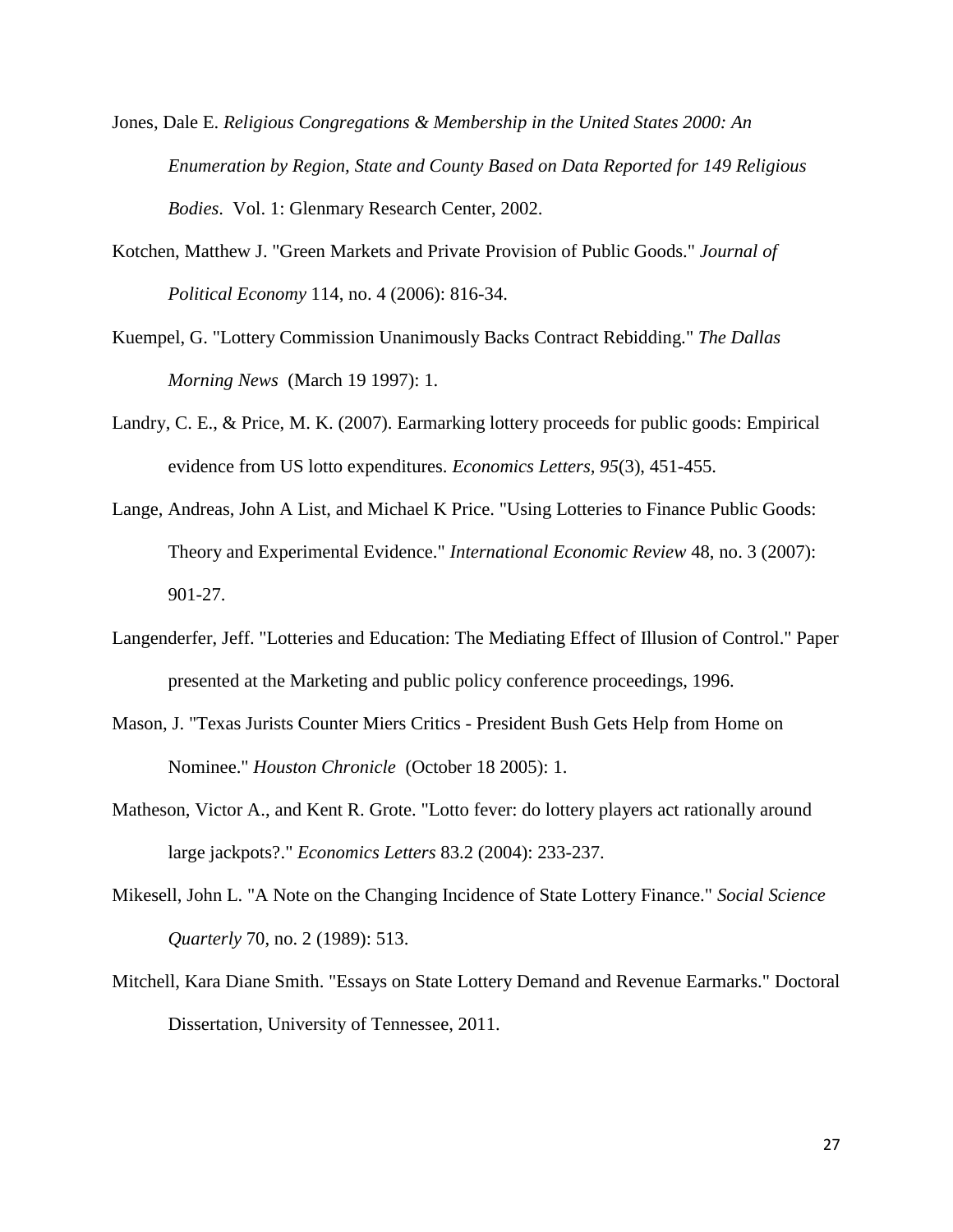- Miyazaki, Anthony D, Ann Hansen, and David E Sprott. "A Longitudinal Analysis of Income-Based Tax Regressivity of State-Sponsored Lotteries." *Journal of Public Policy & Marketing* (1998): 161-72.
- Miyazaki, Anthony D, David E Sprott, and Jeff Langenderfer. "Methodological Issues in Public Policy Research: The Case of Education and Lottery Purchase Behavior." Paper presented at the Marketing and Public Policy Conference Proceedings, 1996.
- Morgan, John. "Financing Public Goods by Means of Lotteries." *The Review of Economic Studies* 67, no. 4 (2000): 761-84.
- Oberg, Ted. "How Much of Your Lottery Ticket Is Helping Education?": ABC 13 News, 2011.
- Oster, Emily. "Are All Lotteries Regressive? Evidence from the Powerball." *National Tax Journal* (2004): 179-87.
- Ottoni-Wilhelm, Mark, Lise Vesterlund, and Huan Xie. "Why do people give? Testing pure and impure altruism." *American Economic Review* 107.11 (2017): 3617-33.
- Price, Donald I, and E Shawn Novak. "The Tax Incidence of Three Texas Lottery Games: Regressivity, Race, and Education." *National Tax Journal* (1999): 741-51.
- Spiro, Michael H. "On the Tax Incidence of the Pennsylvania Lottery." *National Tax Journal*  (1974): 57-61.
- Tosun, Mehmet Serkan, and Mark Skidmore. "Interstate Competition and State Lottery Revenues." *National Tax Journal* (2004): 163-78.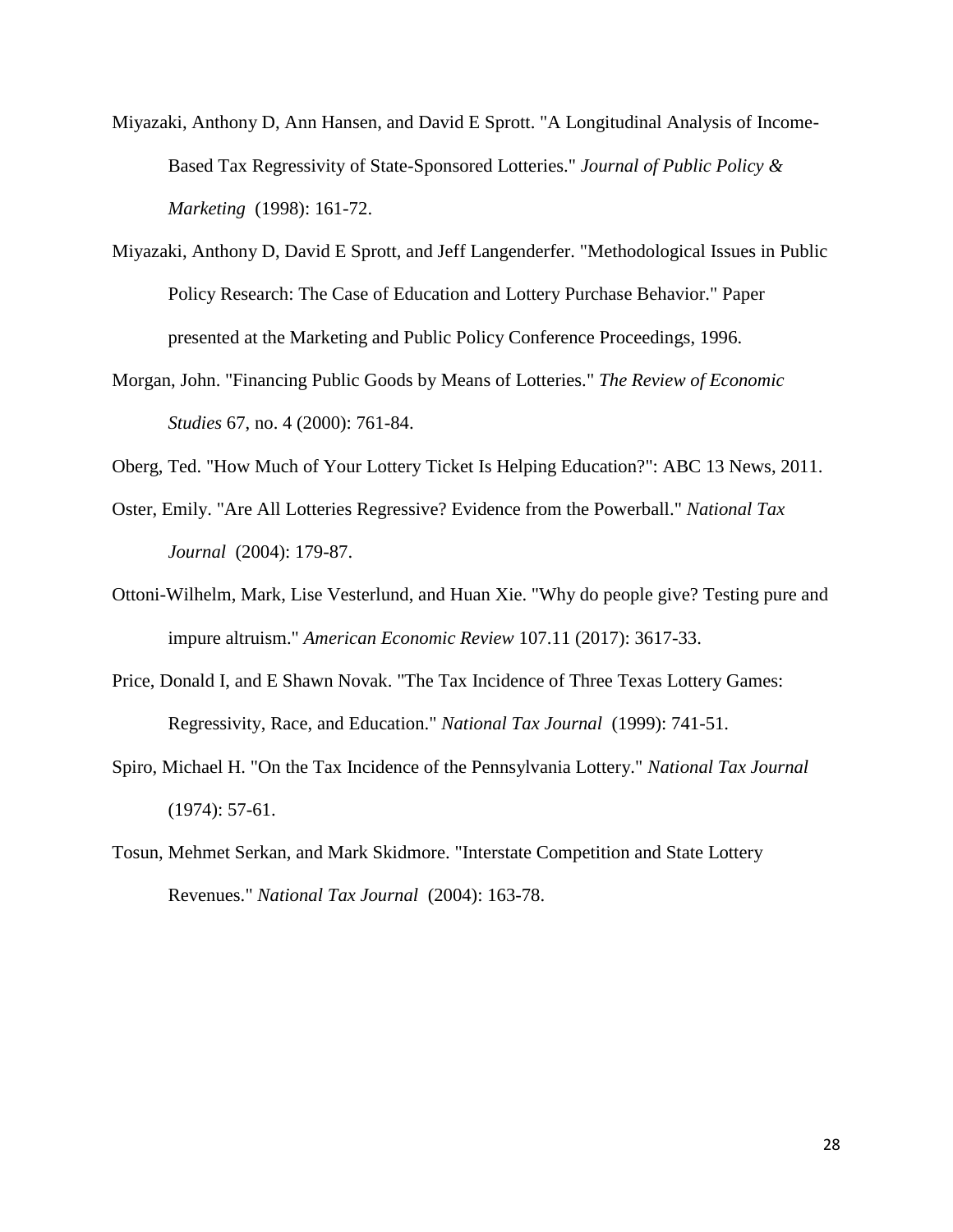#### FIGURE 1

Objective and subjective measures of the strength of the Texas Lottery Commission's "education" messaging



*Notes*: The figures plot assessments of the strength of the education component in 2,074 Texas Lottery Commission press releases. The upper panel plots the average count of education-relevant words per month. The lower panel plots monthly mean ratings assigned by a subjective reader (0-4 range, with 4 meaning that the entire press release was devoted to the lottery's relationship to public schools).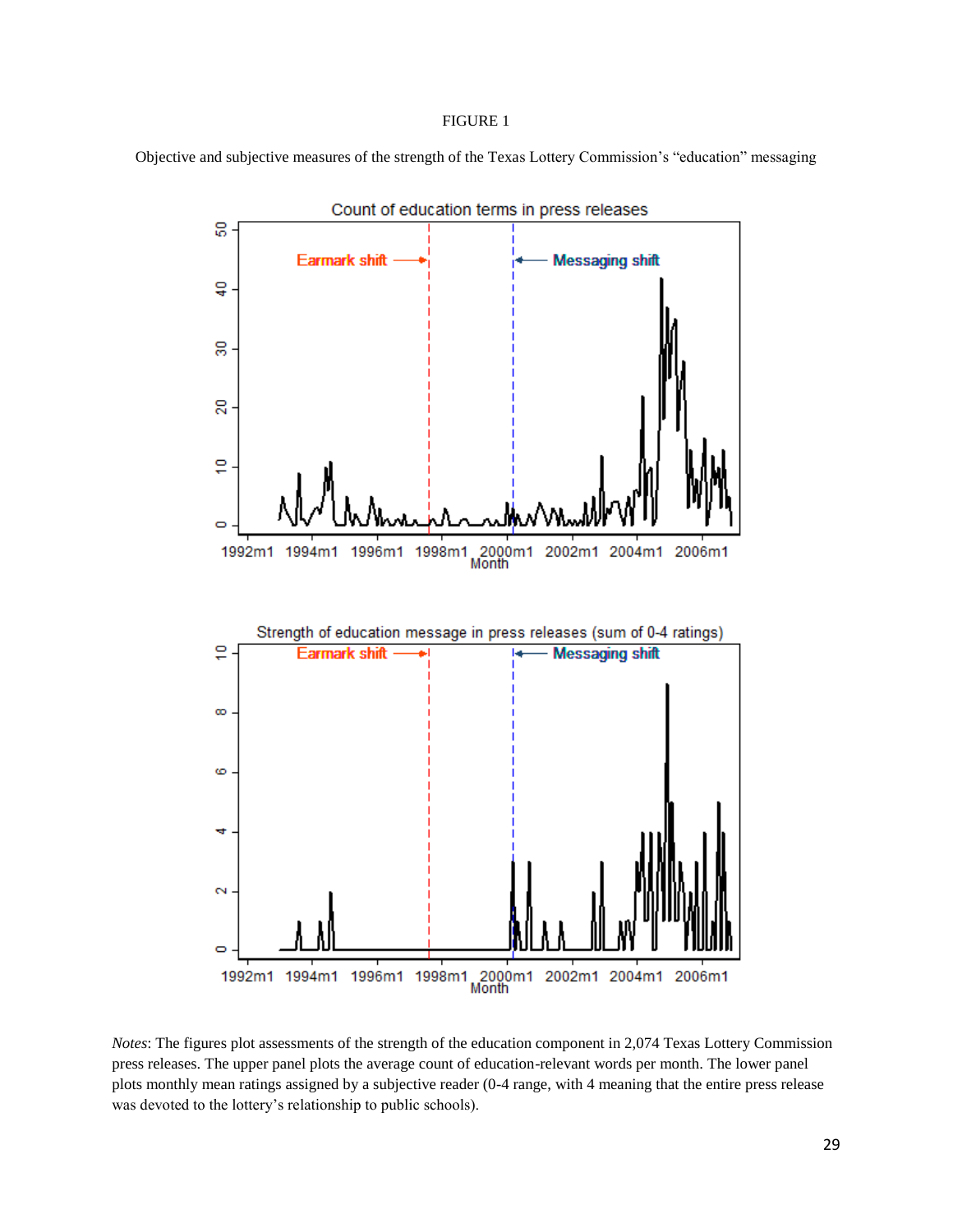|                                                                                                        | Mean   | St. Dev.  |
|--------------------------------------------------------------------------------------------------------|--------|-----------|
| In(per household Instant sales)                                                                        | 2.233  | (0.953)   |
| In(per household Lotto Texas sales)                                                                    | 0.872  | (1.071)   |
| In(median household income)                                                                            | 10.341 | (0.217)   |
| Number of Texas Lottery Commission press releases per month                                            | 12.391 | (8.856)   |
| Education message text count                                                                           | 3.911  | (7.213)   |
| News media score (standard deviations from the mean)                                                   | 0.007  | (1.000)   |
| Average Lotto jackpot (millions)                                                                       | 1.493  | (0.878)   |
| Black population share (0-100)                                                                         | 6.674  | (7.238)   |
| Hispanic population share $(0-100)$                                                                    | 27.449 | (22.694)  |
| Percent holding a Bachelor's degree (0-100)                                                            | 15.235 | (6.137)   |
| Percent in an urban locale                                                                             | 42.747 | (30.410)  |
| Percent adhering to any religion (0-100)                                                               | 0.769  | (0.196)   |
| Percent adhering to evangelical Christianity (0-100)                                                   | 0.375  | (0.181)   |
| Number of households                                                                                   | 32,727 | (114,985) |
| Unemployment rate $(0-100)$                                                                            | 5.740  | (3.299)   |
| Cash 5 game available $(0/1)$                                                                          | 0.809  | (0.393)   |
| TX Millionaire game available $(0/1)$                                                                  | 0.623  | (0.485)   |
| TX 2-Step game available $(0/1)$                                                                       | 0.407  | (0.491)   |
| Mega Millions game available $(0/1)$                                                                   | 0.222  | (0.415)   |
| County borders a state without a lottery $(0/1)$                                                       | 0.087  | (0.282)   |
| County borders a state without a multi-state jackpot $(0/1)$                                           | 0.019  | (0.135)   |
| Share of month that passes before largest jackpot (0-100)<br>(used only for monthly sales panel model) | 65.797 | (29.340)  |

TABLE 1 Summary statistics

*Notes:* Summary statistics for 42,064 county-months.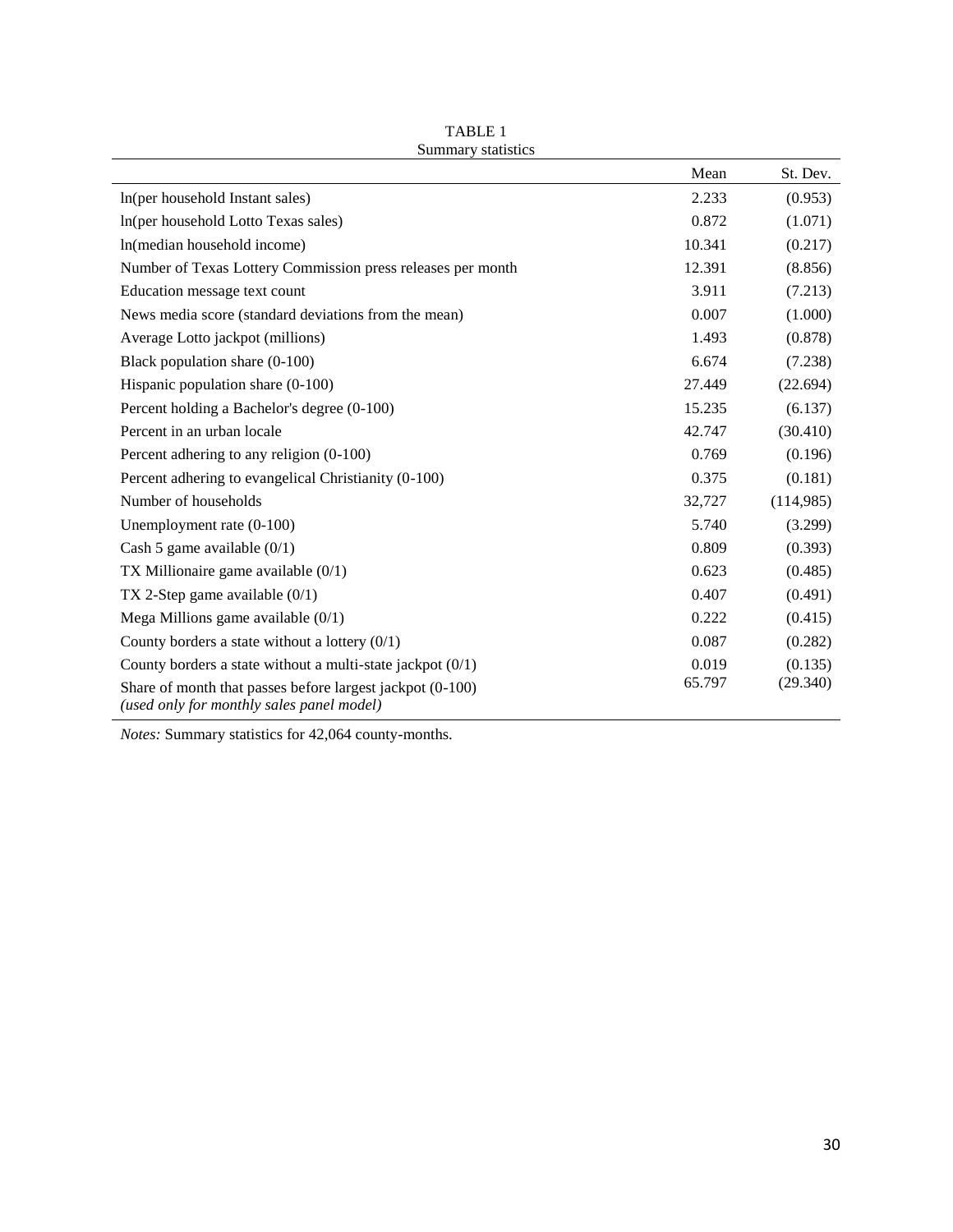#### FIGURE 2



Average press score, by month

*Notes:* The figure plots the cross-sectional mean of normalized county press scores across time. Press scores are computed as the weighted average number of "Texas Lottery" hits in seven area newspapers each month. Weights between a given county and newspaper are decreasing in that paper's circulation share and the Euclidean distance between the county and the newspaper's headquarters. The nominal score is transformed to have mean equal to zero and standard deviation equal to one, by month.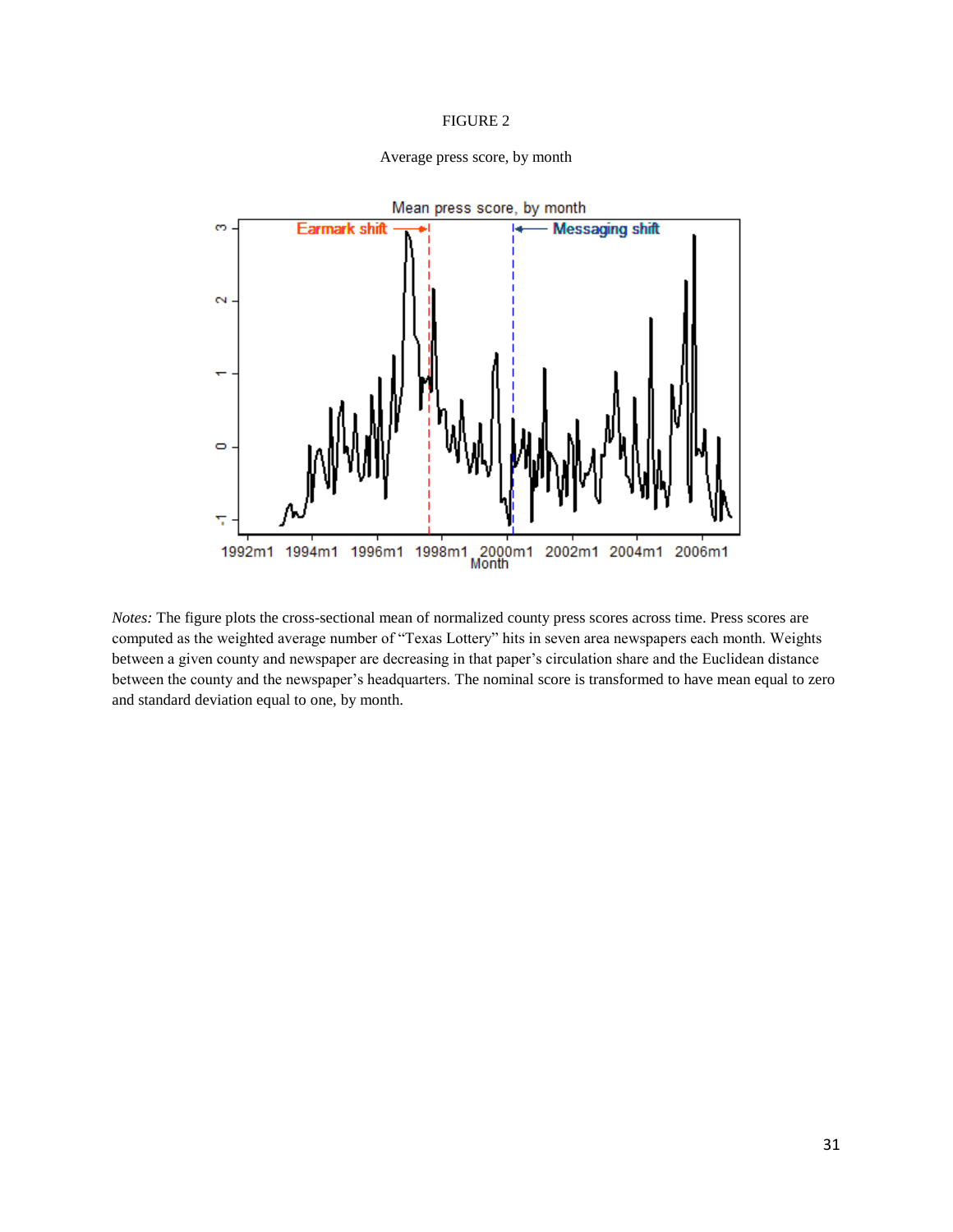FIGURE 3.



Aggregate income elasticity and average sales of Lotto and Instant games (cross-section), by month.

*Notes*: The top two figures plot parameter estimates for  $\beta_1$  from month-by-month estimates of Equation (1), omitting controls without cross-sectional variation. The bottom two figures plot log per-household sales for each game, by month.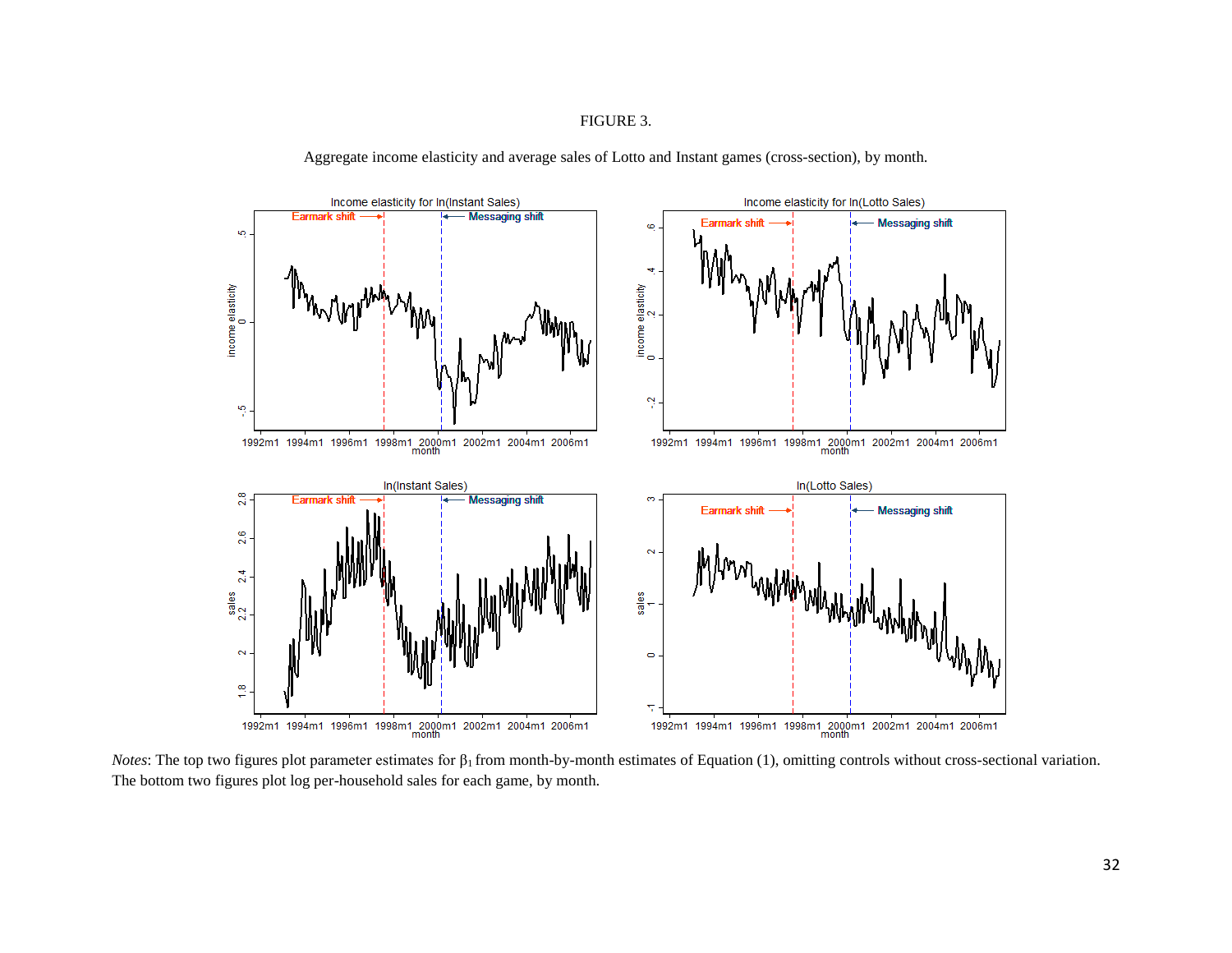|                                                   | (1)         | (2)                                  | (3)         | (4)                                 | (5)         | (6)         |
|---------------------------------------------------|-------------|--------------------------------------|-------------|-------------------------------------|-------------|-------------|
|                                                   |             | In(per household instant game sales) |             | In(per household Lotto Texas sales) |             |             |
| In(median household income)                       | $-0.169$    | $-0.169$                             | 0.260       | 0.179                               | 0.177       | 0.391       |
|                                                   | (0.274)     | (0.274)                              | (0.267)     | (0.264)                             | (0.264)     | (0.262)     |
| Education message (total text count 10)           |             | $-0.004***$                          | $-0.276***$ |                                     | $-0.037***$ | $-0.172*$   |
|                                                   |             | (0.001)                              | (0.085)     |                                     | (0.001)     | (0.090)     |
| Education message * ln(median household income)   |             |                                      | $0.026***$  |                                     |             | 0.013       |
|                                                   |             |                                      | (0.008)     |                                     |             | (0.009)     |
| Average Lotto Texas prize (tens of millions)      | 2.022***    | 1.967***                             | 5.746***    | $-1.263**$                          | $-1.724***$ | 0.156       |
|                                                   | (0.550)     | (0.550)                              | (0.805)     | (0.521)                             | (0.518)     | (0.876)     |
| Average Lotto prize squared                       | $-1.349***$ | $-1.320***$                          | $-1.307***$ | $-0.063**$                          | $0.183***$  | $0.189***$  |
|                                                   | (0.030)     | (0.027)                              | (0.027)     | (0.030)                             | (0.026)     | (0.026)     |
| Average Lotto prize * ln(median household income) | $0.248***$  | $0.248***$                           | $-0.121$    | $0.156***$                          | $0.153***$  | $-0.031$    |
|                                                   | (0.053)     | (0.053)                              | (0.076)     | (0.053)                             | (0.052)     | (0.082)     |
| Cash 5 game available                             | $0.381***$  | $0.383***$                           | $0.385***$  | $-0.197***$                         | $-0.177***$ | $-0.176***$ |
|                                                   | (0.015)     | (0.016)                              | (0.016)     | (0.013)                             | (0.013)     | (0.014)     |
| Bordering state without lottery                   | 0.032       | 0.032                                | 0.032       | $0.250**$                           | $0.252**$   | $0.252**$   |
|                                                   | (0.124)     | (0.124)                              | (0.124)     | (0.126)                             | (0.126)     | (0.126)     |
| Bordering state without multi-state jackpot       | $-0.129**$  | $-0.127**$                           | $-0.128**$  | 0.082                               | 0.095       | 0.095       |
|                                                   | (0.054)     | (0.054)                              | (0.053)     | (0.059)                             | (0.059)     | (0.059)     |
| County-years                                      | 3,525       | 3,525                                | 3,525       | 3,525                               | 3,525       | 3,525       |
| R-squared                                         | 0.571       | 0.571                                | 0.571       | 0.671                               | 0.674       | 0.674       |

Table 2. Equations 1 and 2 results: The sales-to-income gradient and "education lottery" messaging

Notes: Robust standard errors clustered at the county level are in parentheses below each coefficient. Unreported control variables include other county covariates listed in Table 1 and a quadratic time trend.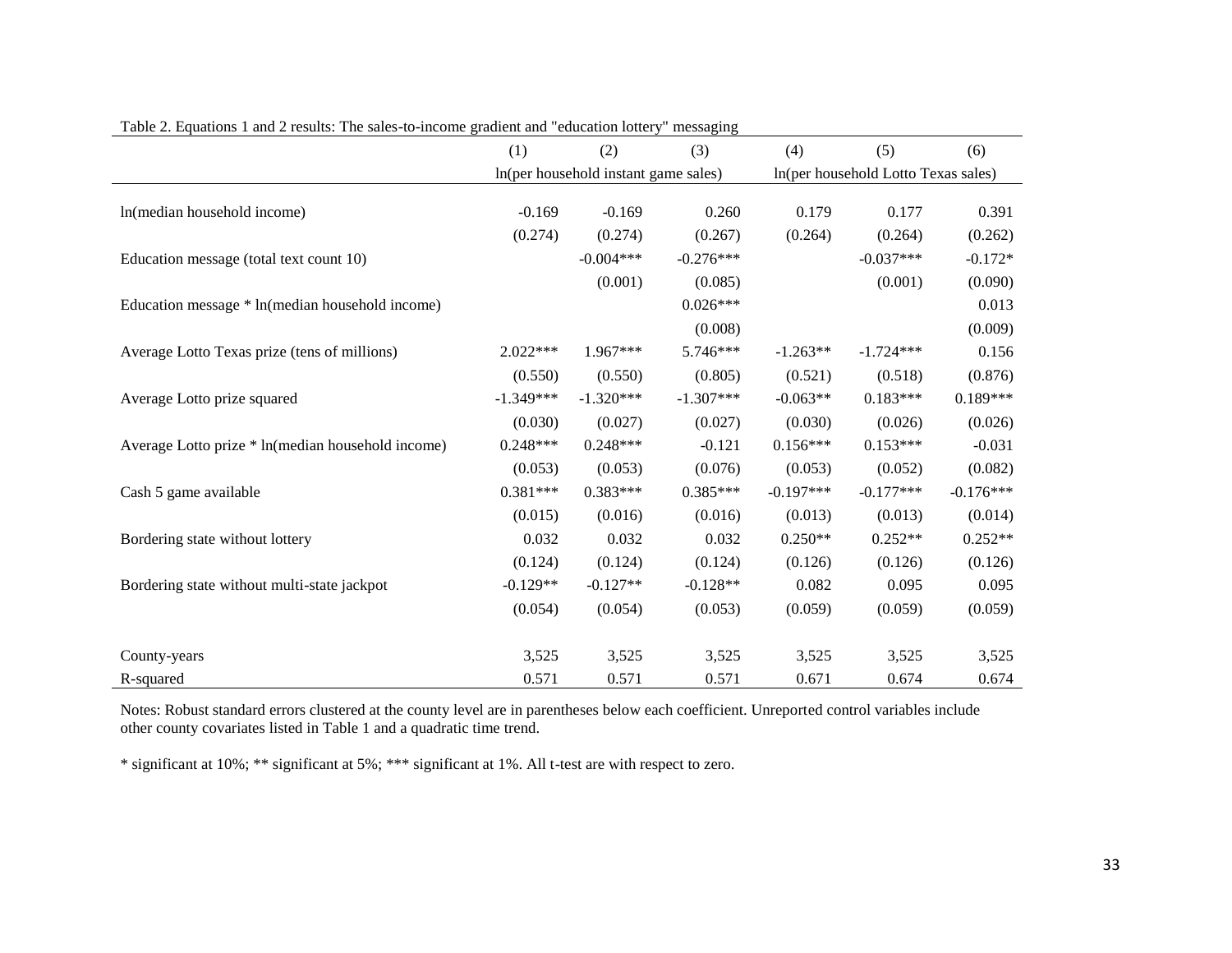| press scores                                      | (1)                      | (2)         | (3)                    | (4)         |  |
|---------------------------------------------------|--------------------------|-------------|------------------------|-------------|--|
|                                                   | In(per household instant |             | In(per household LOTTO |             |  |
|                                                   | games)                   |             | games)                 |             |  |
| In(median household income)                       | 0.196                    | 0.201       | 0.335                  | 0.368       |  |
|                                                   | (0.268)                  | (0.273)     | (0.260)                | (0.263)     |  |
| Education message (total text count 10)           | $-0.227***$              | $-0.234***$ | $-0.130$               | $-0.155*$   |  |
|                                                   | (0.086)                  | (0.084)     | (0.088)                | (0.085)     |  |
| Education message * ln(median household income)   | $0.022***$               | $0.024***$  | 0.010                  | 0.013       |  |
|                                                   | (0.008)                  | (0.008)     | (0.008)                | (0.008)     |  |
| Net Media Score                                   | $-0.196***$              |             | $-0.171***$            |             |  |
|                                                   | (0.071)                  |             | (0.064)                |             |  |
| Positive Media Score                              |                          | $0.089**$   |                        | $0.159***$  |  |
|                                                   |                          | (0.043)     |                        | (0.039)     |  |
| Neutral Media Score                               |                          | $-0.184**$  |                        | $-0.225***$ |  |
|                                                   |                          | (0.085)     |                        | (0.075)     |  |
| Negative Media Score                              |                          | $-0.157***$ |                        | $-0.140***$ |  |
|                                                   |                          | (0.026)     |                        | (0.024)     |  |
| Scandal Media Score                               |                          | $0.094***$  |                        | $0.074***$  |  |
|                                                   |                          | (0.011)     |                        | (0.010)     |  |
| Average Lotto Texas prize (tens of millions)      | 5.472 ***                | $6.164***$  | $-0.082$               | 0.857       |  |
|                                                   | (0.830)                  | (0.908)     | (0.885)                | (0.950)     |  |
| Average Lotto prize squared                       | $-1.386***$              | $-1.679***$ | $0.121***$             | $-0.179*$   |  |
|                                                   | (0.041)                  | (0.107)     | (0.037)                | (0.099)     |  |
| Average Lotto prize * ln(median household income) | $-0.057$                 | $-0.045$    | 0.025                  | 0.019       |  |
|                                                   | (0.080)                  | (0.081)     | (0.083)                | (0.083)     |  |
| Cash 5 game available                             | $0.508***$               | $0.326***$  | $-0.069$               | $-0.252***$ |  |
|                                                   | (0.050)                  | (0.037)     | (0.044)                | (0.032)     |  |
| Bordering state without lottery                   | $-0.039$                 | $-0.034$    | 0.190                  | 0.201       |  |
|                                                   | (0.121)                  | (0.121)     | (0.124)                | (0.125)     |  |
| Bordering state without multi-state jackpot       | $-0.109**$               | $-0.128**$  | $0.111*$               | 0.074       |  |
|                                                   | (0.054)                  | (0.053)     | (0.059)                | (0.058)     |  |
|                                                   |                          |             |                        |             |  |
| County-years                                      | 3525                     | 3525        | 3525                   | 3525        |  |
| R-squared                                         | 0.585                    | 0.588       | 0.684                  | 0.687       |  |

Table 3. Equations 3 and 4 results: The sales-to-income gradient, "education lottery" messaging volume, and press scores

Notes: Robust standard errors clustered at the county level are in parentheses below each coefficient. Unreported control variables include other county covariates listed in Table 1 and a quadratic time trend.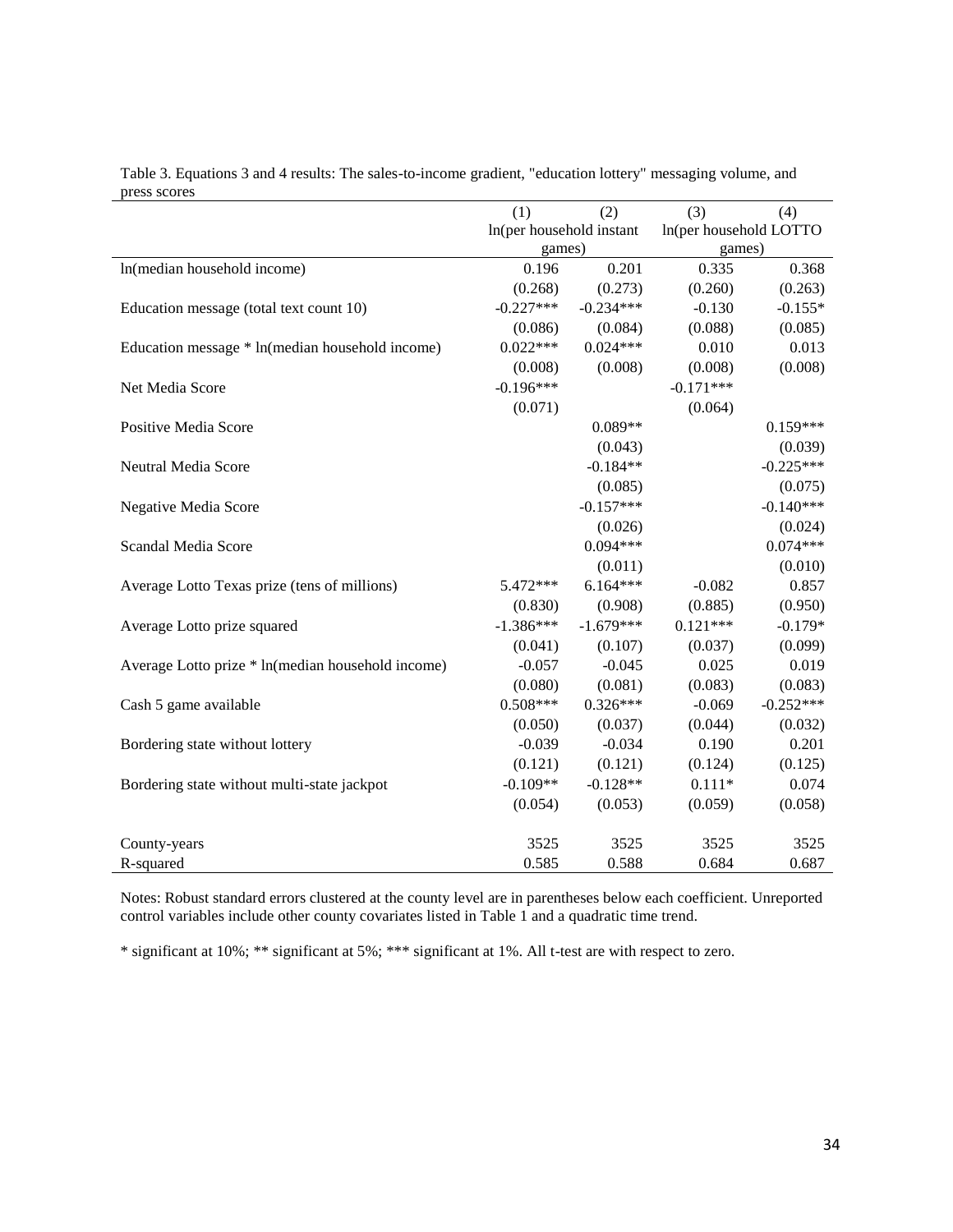|                                                         | (1)                                 | (2)        | (3)                                                    | (4)       | (5)                                                        | (6)         | (7)                                                   | (8)         |
|---------------------------------------------------------|-------------------------------------|------------|--------------------------------------------------------|-----------|------------------------------------------------------------|-------------|-------------------------------------------------------|-------------|
| Z variable                                              | Black population share<br>$(0-100)$ |            | Share with<br>Bachelor's degree or<br>higher $(0-100)$ |           | Share adhering to<br>evangelical Christianity<br>$(0-100)$ |             | Net Media Score<br>(standard deviations<br>from mean) |             |
| Sales outcome (log, per household)                      | Instant                             | Lotto      | Instant                                                | Lotto     | Instant                                                    | Lotto       | Instant                                               | Lotto       |
| In(median household income)                             | $-0.112$                            | 0.060      | 0.055                                                  | 0.236     | 0.250                                                      | 0.367       | $-0.626$                                              | $-0.346$    |
|                                                         | (0.332)                             | (0.318)    | (0.315)                                                | (0.299)   | (0.311)                                                    | (0.303)     | (0.390)                                               | (0.384)     |
| Z variable (de-meaned percentage points)                | $0.8671**$                          | $0.7364*$  | 0.0949                                                 | 0.1065    | $-0.3794***$                                               | $-0.3204**$ | 6.4227***                                             | 5.3712**    |
|                                                         | (0.422)                             | (0.414)    | (0.227)                                                | (0.210)   | (0.137)                                                    | (0.134)     | (2.244)                                               | (2.195)     |
| Education message (text count $\div 10$ )               | $-0.1817*$                          | $-0.1055$  | $-0.1587$                                              | $-0.0043$ | $-0.2701**$                                                | $-0.1491$   | 0.2706                                                | 0.2419      |
|                                                         | (0.093)                             | (0.091)    | (0.111)                                                | (0.105)   | (0.107)                                                    | (0.104)     | (0.191)                                               | (0.185)     |
| Education message * ln(median household income)         | $0.0180**$                          | 0.0074     | 0.0158                                                 | $-0.0025$ | $0.0264**$                                                 | 0.0115      | $-0.0254$                                             | $-0.026$    |
|                                                         | (0.009)                             | (0.009)    | (0.011)                                                | (0.010)   | (0.010)                                                    | (0.010)     | (0.018)                                               | (0.018)     |
| $ln(median household income) * Z$                       | $-0.0859**$                         | $-0.0743*$ | $-0.0157$                                              | $-0.0154$ | $0.0365***$                                                | $0.0305**$  | $-0.6422***$                                          | $-0.5380**$ |
|                                                         | (0.041)                             | (0.040)    | (0.021)                                                | (0.020)   | (0.013)                                                    | (0.013)     | (0.217)                                               | (0.212)     |
| Education message * Z                                   | 0.017                               | 0.005      | 0.001                                                  | $-0.004$  | 0.004                                                      | 0.004       | $0.1506**$                                            | $-0.006$    |
|                                                         | (0.011)                             | (0.009)    | (0.006)                                                | (0.005)   | (0.003)                                                    | (0.003)     | (0.070)                                               | (0.058)     |
| Education message $*$ ln(median household income) $*$ Z | $-0.0016$                           | $-0.0005$  | $-0.0001$                                              | 0.0004    | $-0.0004$                                                  | $-0.0004$   | $-0.0149**$                                           | 0.0002      |
|                                                         | (0.001)                             | (0.001)    | (0.001)                                                | (0.001)   | (0.000)                                                    | (0.000)     | (0.007)                                               | (0.006)     |
| County-years                                            | 3,525                               | 3,525      | 3,525                                                  | 3,525     | 3,525                                                      | 3,525       | 3,525                                                 | 3,525       |
| R-squared                                               | 0.459                               | 0.59       | 0.445                                                  | 0.582     | 0.459                                                      | 0.59        | 0.468                                                 | 0.595       |

Table 4. Equation 3 results: Sensitivity of income gradient to education messaging and select county characteristics (Z)

Notes: Robust standard errors clustered at the county level are in parentheses below each coefficient. Unreported control variables include other county covariates listed in Table 1 and a quadratic time trend.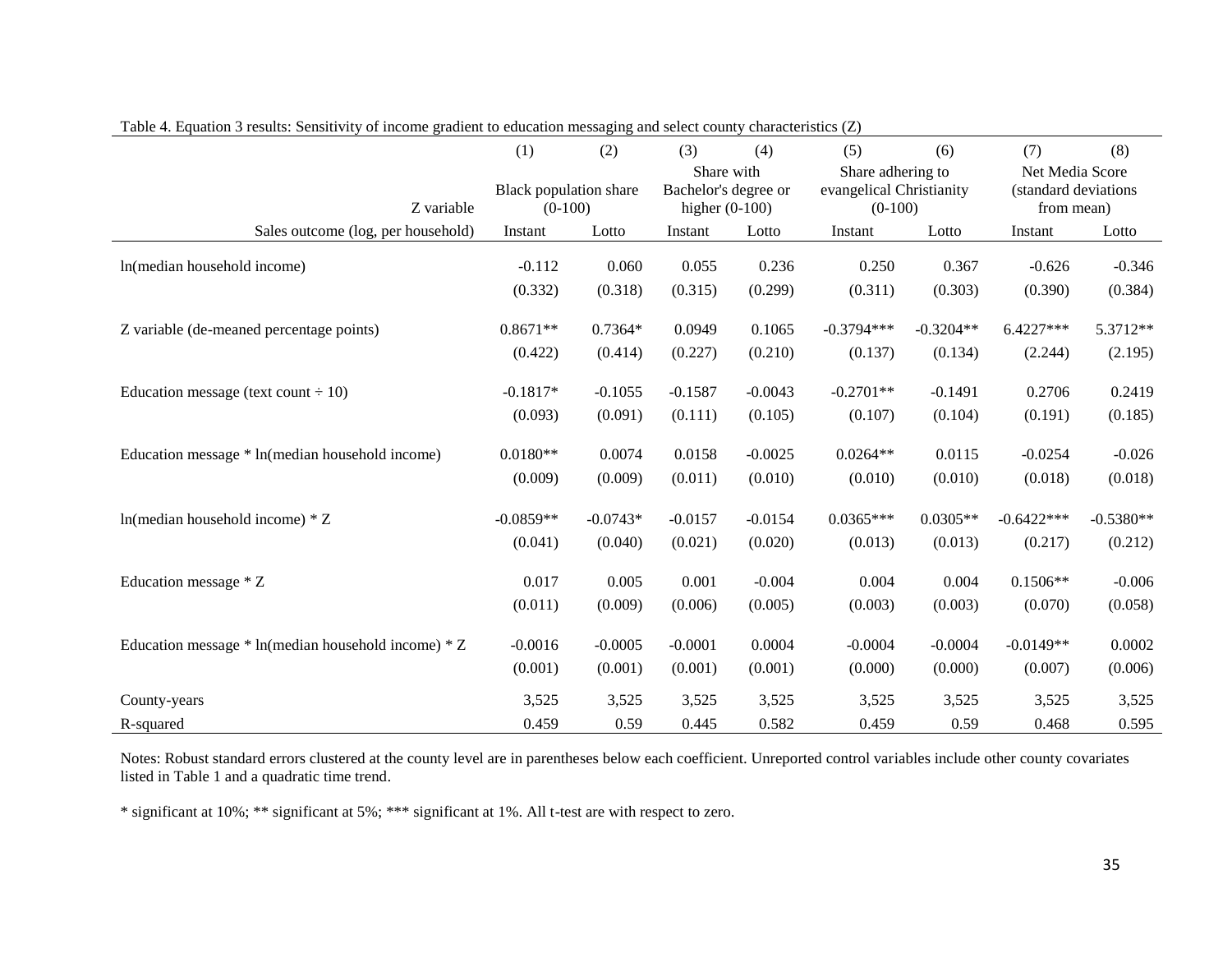| I able J. Alternative specifications of Equation J for infect household filstant safes) |                 |                        |               |                                     |                                    |  |
|-----------------------------------------------------------------------------------------|-----------------|------------------------|---------------|-------------------------------------|------------------------------------|--|
|                                                                                         | (1)             | (2)                    | (3)           | (4)                                 | (5)                                |  |
|                                                                                         | <b>Baseline</b> | Monthly sales<br>panel | Fixed effects | Fixed effects<br>and time<br>trends | Subjective<br>education<br>message |  |
|                                                                                         |                 |                        |               |                                     |                                    |  |
| In(median household income)                                                             | 0.196           | 0.160                  | $-0.064$      | 0.077                               | 0.115                              |  |
|                                                                                         | (0.268)         | (0.263)                | (0.119)       | (0.110)                             | (0.276)                            |  |
|                                                                                         |                 |                        |               |                                     |                                    |  |
| Education message (total text count 10)                                                 | $-0.227***$     | $-1.229***$            | $-0.007$      | $-0.028$                            | $-1.329*$                          |  |
|                                                                                         | (0.086)         | (0.281)                | (0.049)       | (0.042)                             | (0.686)                            |  |
| Education message * ln(median household income)                                         | $0.022***$      | $0.120***$             | 0.000         | 0.002                               | $0.146**$                          |  |
|                                                                                         | (0.008)         | (0.027)                | (0.005)       | (0.004)                             | (0.066)                            |  |
|                                                                                         |                 |                        |               |                                     |                                    |  |
| Net media score (standard deviations from mean)                                         | $-0.196***$     | $-0.104***$            | $-0.006$      | $-0.003$                            | $-0.189***$                        |  |
|                                                                                         | (0.071)         | (0.039)                | (0.011)       | (0.006)                             | (0.072)                            |  |
| County-months                                                                           | 3,525           | 42,064                 | 3,525         | 3,525                               | 3,525                              |  |
|                                                                                         |                 |                        |               |                                     |                                    |  |
| R-squared                                                                               | 0.585           | 0.564                  | 0.606         | 0.775                               | 0.586                              |  |

Table 5. Alternative specifications of Equation 3 for ln(per household Instant sales)

Notes: Robust standard errors clustered at the county level are in parentheses below each coefficient. Unreported control variables include other county covariates listed in Table 1 and a quadratic time trend. Additional fixed effects are included as indicated in column headers.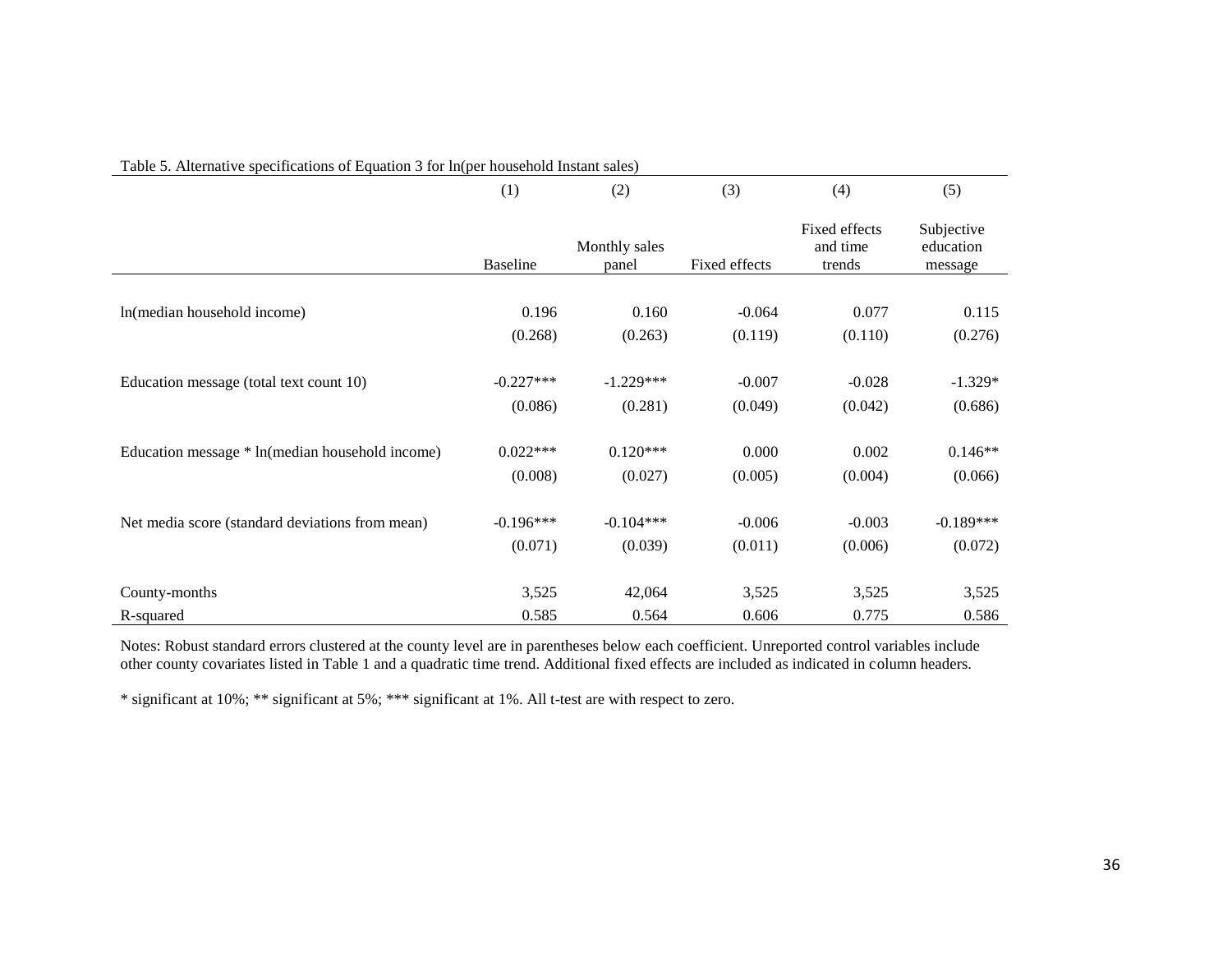|                                                 | (1)             | (2)                    | (3)           | (4)                                 | (5)                                |
|-------------------------------------------------|-----------------|------------------------|---------------|-------------------------------------|------------------------------------|
|                                                 | <b>Baseline</b> | Monthly sales<br>panel | Fixed effects | Fixed effects<br>and time<br>trends | Subjective<br>education<br>message |
|                                                 |                 |                        |               |                                     |                                    |
| In(median household income)                     | 0.335           | 0.38                   | 0.152         | $-0.108$                            | 0.278                              |
|                                                 | (0.260)         | (0.252)                | (0.109)       | (0.076)                             | (0.268)                            |
|                                                 |                 |                        |               |                                     |                                    |
| Education message (total text count 10)         | $-0.130$        | $-0.669**$             | $0.086*$      | 0.024                               | $-0.395$                           |
|                                                 | (0.088)         | (0.280)                | (0.049)       | (0.032)                             | (0.717)                            |
|                                                 |                 |                        |               |                                     |                                    |
| Education message * ln(median household income) | 0.010           | $0.059**$              | $-0.012**$    | $-0.006*$                           | 0.051                              |
|                                                 | (0.008)         | (0.027)                | (0.005)       | (0.003)                             | (0.069)                            |
|                                                 |                 |                        |               |                                     |                                    |
| Ned media score (standard deviations from mean) | $-0.171***$     | $-0.076**$             | $0.059***$    | $0.045***$                          | $-0.174***$                        |
|                                                 | (0.064)         | (0.036)                | (0.013)       | (0.005)                             | (0.065)                            |
|                                                 |                 |                        |               |                                     |                                    |
| County-months                                   | 3,525           | 42,064                 | 3,525         | 3,525                               | 3,525                              |
| R-squared                                       | 0.685           | 0.679                  | 0.962         | 0.985                               | 0.683                              |

#### Table 6. Alternative specifications of Equation 3 for ln(per household Lotto sales)

Notes: Robust standard errors clustered at the county level are in parentheses below each coefficient. Unreported control variables include other county covariates listed in Table 1 and a quadratic time trend. Additional fixed effects are included as indicated in column headers.